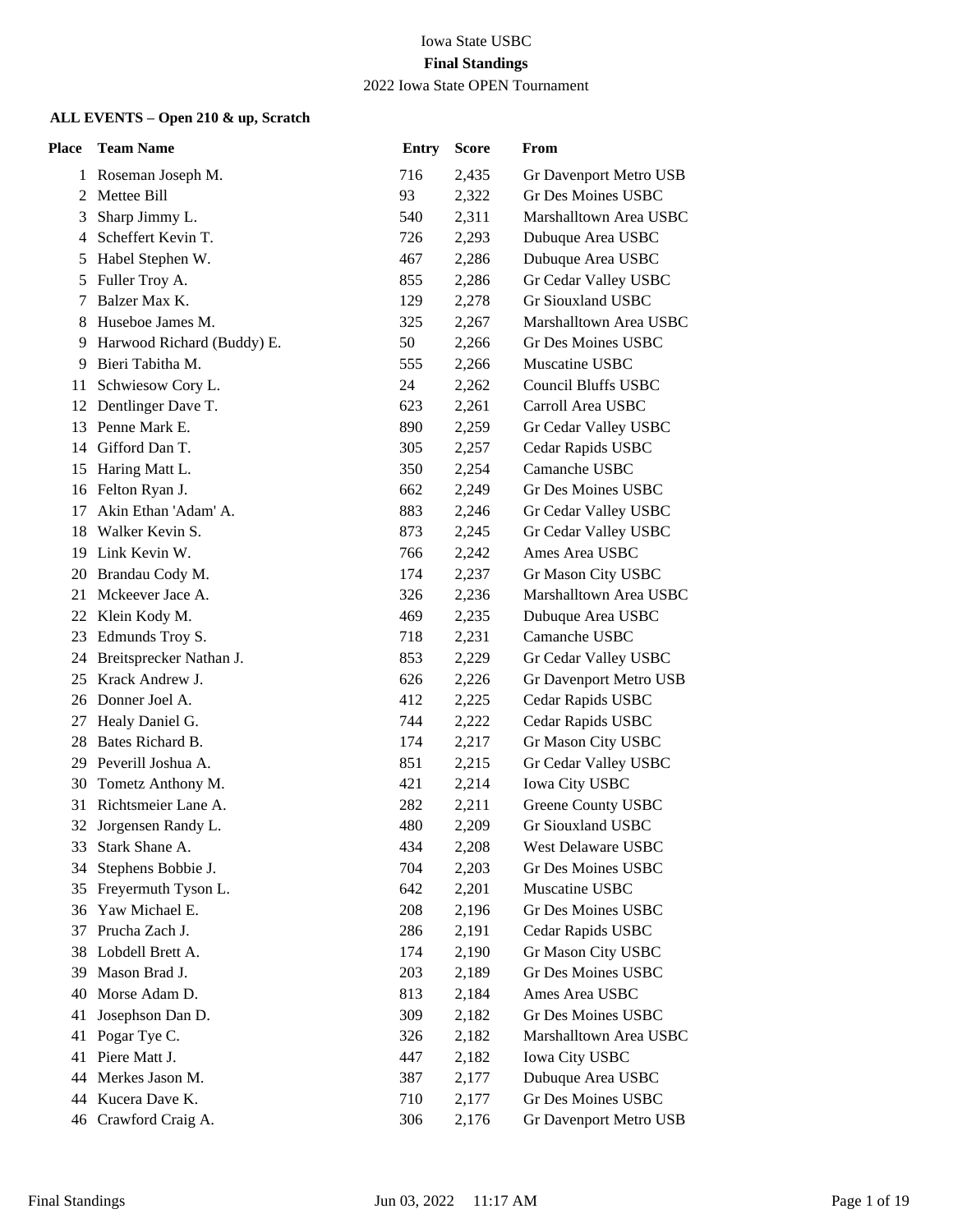2022 Iowa State OPEN Tournament

| Place | <b>Team Name</b>         | <b>Entry</b> | <b>Score</b> | From                      |
|-------|--------------------------|--------------|--------------|---------------------------|
| 47    | Spencer David E.         | 179          | 2,175        | <b>Belmond USBC</b>       |
| 47    | Thomas Chip              | 811          | 2,175        | Ames Area USBC            |
|       | 49 Peck Thomas R.        | 663          | 2,174        | Gr Des Moines USBC        |
| 50    | Werthmann, Jr. Robert A. | 326          | 2,173        | Marshalltown Area USBC    |
|       | 51 Ewalt Dacoda J.       | 656          | 2,172        | Gr Des Moines USBC        |
| 52    | Anderson Joshua A.       | 643          | 2,171        | Muscatine USBC            |
| 53    | Hubka Daniel W.          | 20           | 2,170        | Gr Mason City USBC        |
| 53    | Gross Adam J.            | 463          | 2,170        | Dubuque Area USBC         |
| 55    | Bruce Quincy R.          | 822          | 2,168        | Cedar Rapids USBC         |
| 56    | Moore Andy J.            | 347          | 2,161        | Waukon USBC               |
| 57    | Gronowski Rich Jr        | 846          | 2,160        | Gr Cedar Valley USBC      |
| 58    | Knapp Travis M.          | 174          | 2,159        | Gr Mason City USBC        |
| 58    | Woodford John F.         | 615          | 2,159        | Greene County USBC        |
| 58    | Olson Greg M.            | 795          | 2,159        | Ames Area USBC            |
| 61    | Gronner Lloyd A.         | 638          | 2,157        | Dubuque Area USBC         |
| 62    | Nuss Levi                | 440          | 2,156        | Oelwein USBC              |
| 63    | Rios Kalen J.            | 785          | 2,154        | <b>Iowa City USBC</b>     |
| 64    | Chirpich Angela L.       | 209          | 2,153        | <b>Gr Des Moines USBC</b> |
|       | 64 Hahn Beau P.          | 564          | 2,153        | Muscatine USBC            |
| 66    | Carriere Phillip A.      | 317          | 2,152        | Gr Des Moines USBC        |
| 67    | Rains Scott B.           | 716          | 2,150        | Gr Davenport Metro USB    |
| 67    | Winker Arthur C.         | 890          | 2,150        | Gr Cedar Valley USBC      |
| 69    | Salter Brett D.          | 325          | 2,149        | Marshalltown Area USBC    |
| 69    | Breitbach Steve J. Jr    | 461          | 2,149        | Dubuque Area USBC         |
| 71    | Caldwell Blaine C.       | 56           | 2,147        | Ottumwa Area USBC         |
| 72    | Chapman Tyler J.         | 555          | 2,146        | Muscatine USBC            |
| 73    | Rude Cory J.             | 432          | 2,145        | West Delaware USBC        |
| 73    | Howard Jim M.            | 853          | 2,145        | Gr Cedar Valley USBC      |
| 75    | Owen Jesse R.            | 895          | 2,143        | Muscatine USBC            |
| 76    | Reseland Alec D.         | 187          | 2,142        | <b>Gr Des Moines USBC</b> |
| 77    | Seaba John J.            | 447          | 2,140        | <b>Iowa City USBC</b>     |
| 77    | Jerome Brandon D.        | 797          | 2,140        | Gr Des Moines USBC        |
| 79    | Hosch Jason L.           | 330          | 2,139        | Maquoketa USBC            |
| 79    | Tegtmeier Seth M.        | 649          | 2,139        | Cedar Rapids USBC         |
| 81    | Werthmann Spencer A.     | 326          | 2,138        | Marshalltown Area USBC    |
| 82    | Calkins Kenneth G. III   | 93           | 2,137        | Gr Des Moines USBC        |
| 82    | Taylor Scott A.          | 95           | 2,137        | Gr Des Moines USBC        |
| 82    | Cottrell Ben J.          | 467          | 2,137        | Dubuque Area USBC         |
| 82    | Korth David L.           | 606          | 2,137        | Gr Davenport Metro USB    |
| 86    | Langholdt Josh S.        | 583          | 2,136        | Manning USBC              |
| 86    | Schueller Tim J.         | 600          | 2,136        | New Hampton USBC          |
| 88    | Logsdon Andy J.          | 83           | 2,133        | Gr Davenport Metro USB    |
| 88    | Stansbury Jake R.        | 326          | 2,133        | Marshalltown Area USBC    |
| 88    | Dammann Doug R.          | 897          | 2,133        | Dubuque Area USBC         |
| 91    | Harrison Dustin          | 5            | 2,132        | Cedar Rapids USBC         |
| 91    | McDonald Philip L.       | 415          | 2,132        | Gr Davenport Metro USB    |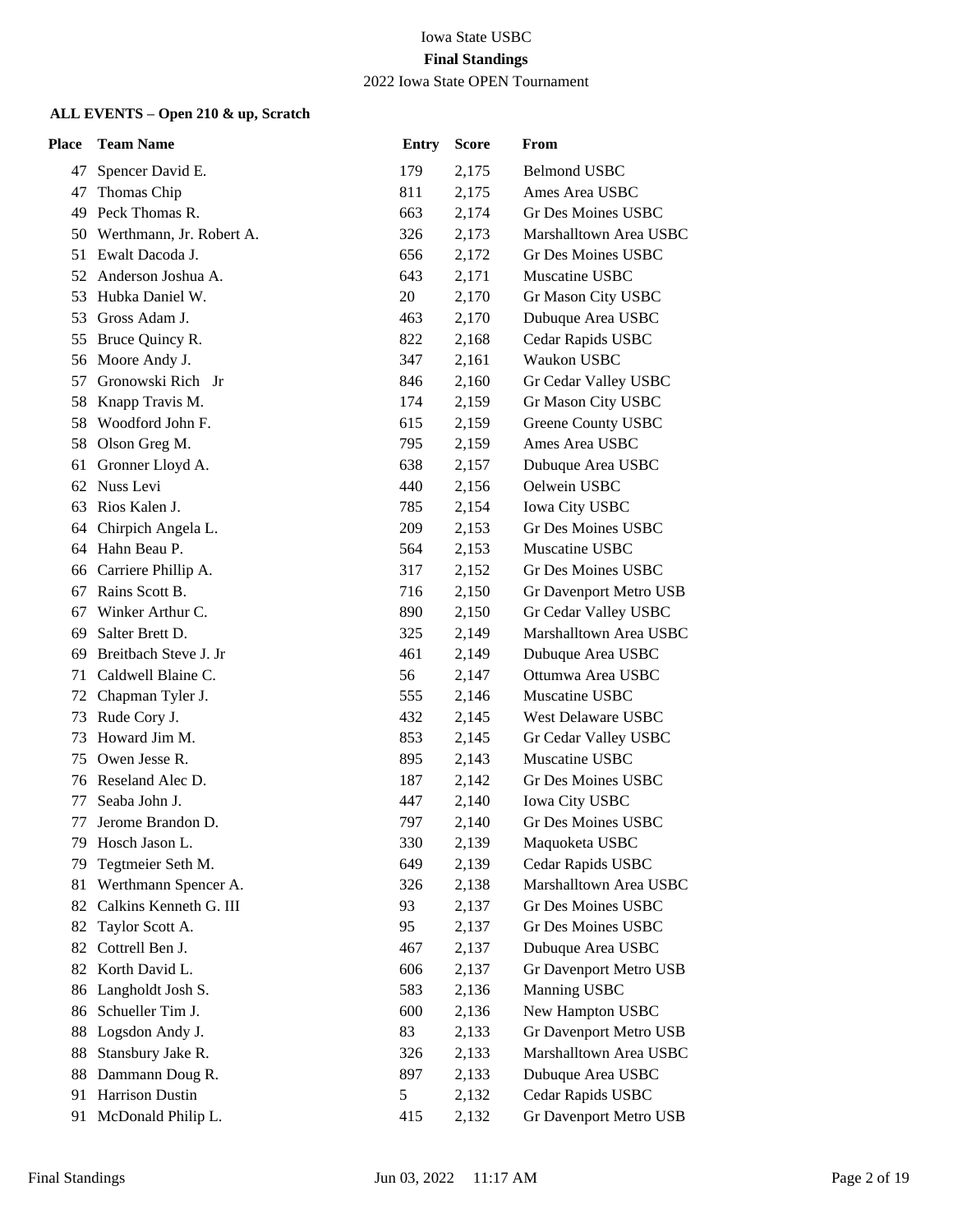## 2022 Iowa State OPEN Tournament

| <b>Place</b> | <b>Team Name</b>                 | <b>Entry</b> | <b>Score</b> | From                        |
|--------------|----------------------------------|--------------|--------------|-----------------------------|
| 93           | Melton Jonathan D.               | 238          | 2,131        | Camanche USBC               |
|              | 93 Jordan James J.               | 699          | 2,131        | Cedar Rapids USBC           |
| 93           | Schneiders Stephen F.            | 838          | 2,131        | Gr Cedar Valley USBC        |
| 93           | Peterson Jason M.                | 854          | 2,131        | Gr Cedar Valley USBC        |
| 97           | Houzenga Scott W.                | 352          | 2,129        | Camanche USBC               |
| 98           | Johnson B Jay                    | 528          | 2,128        | Gr Mason City USBC          |
| 99           | <b>Hystad Matthew</b>            | 843          | 2,127        | Gr Cedar Valley USBC        |
|              | 99 Calcott Charles (Chip) J. III | 834          | 2,127        | Muscatine USBC              |
|              | 101 Leuenberger Ken L.           | 401          | 2,126        | Gr Mason City USBC          |
|              | 101 Burton Robert                | 803          | 2,126        | Fort Dodge Area USBC        |
| 103          | Tippett Bryan A.                 | 137          | 2,124        | Cedar Rapids USBC           |
| 103          | Sherwood David A.                | 375          | 2,124        | Gr Mason City USBC          |
|              | 103 Ketels Jeffery L.            | 883          | 2,124        | Gr Cedar Valley USBC        |
|              | 106 Kilts Duane G.               | 648          | 2,122        | Cedar Rapids USBC           |
|              | 106 Goodman Isaac P.             | 811          | 2,122        | Ames Area USBC              |
| 108          | Smith Eric J.                    | 858          | 2,121        | Gr Cedar Valley USBC        |
|              | 109 Hall Zachary T.              | 580          | 2,119        | Independence USBC           |
|              | 110 Ortiz Alex J.                | 705          | 2,118        | <b>Gr Des Moines USBC</b>   |
| 111          | Wink Eric D.                     | 11           | 2,116        | Anamosa USBC                |
| 111          | Moore Dan W.                     | 638          | 2,116        | Dubuque Area USBC           |
|              | 111 Mccann Jeff E.               | 744          | 2,116        | Cedar Rapids USBC           |
|              | 114 Reseland Mark A.             | 96           | 2,115        | Gr Des Moines USBC          |
| 115          | Harris Daniel J.                 | 108          | 2,114        | Cedar Rapids USBC           |
| 115          | Schlueter Jeff A.                | 648          | 2,114        | Cedar Rapids USBC           |
|              | 115 Breeden Don J.               | 710          | 2,114        | Gr Des Moines USBC          |
|              | 118 Walton John D.               | 305          | 2,112        | Cedar Rapids USBC           |
|              | 118 Foster Cameron D.            | 495          | 2,112        | Sigourney USBC              |
|              | 118 Green Bradley C.             | 596          | 2,112        | Gr Davenport Metro USB      |
| 121          | McGaffic Jason C.                | 409          | 2,111        | Cedar Rapids USBC           |
| 121          | Hampe Rick M.                    | 635          | 2,111        | Gr Des Moines USBC          |
| 123          | Gerst David D.                   | 856          | 2,110        | Gr Cedar Valley USBC        |
|              | 124 Shaw John P.                 | 710          | 2,109        | Gr Des Moines USBC          |
|              | 124 Beschorner Zachary J.        | 854          | 2,109        | <b>Gr Cedar Valley USBC</b> |
|              | 126 Maciejewski Nathan K.        | 656          | 2,108        | Gr Des Moines USBC          |
| 126          | Meyer Andrew J.                  | 887          | 2,108        | Gr Cedar Valley USBC        |
| 128          | Ruby Chad S.                     | 310          | 2,107        | Gr Des Moines USBC          |
| 129          | Smith Nathan A.                  | 159          | 2,106        | Council Bluffs USBC         |
|              | 130 Durant Jared D.              | 744          | 2,104        | Cedar Rapids USBC           |
| 131          | Spaur Justin D.                  | 96           | 2,103        | <b>Gr Des Moines USBC</b>   |
| 131          | Ryan Joe M.                      | 461          | 2,103        | Dubuque Area USBC           |
| 131          | Trueg Ben M.                     | 883          | 2,103        | Gr Cedar Valley USBC        |
|              | 134 Dodson Cliff L.              | 52           | 2,102        | Keokuk USBC                 |
| 135          | Hauskins Kirk M.                 | 435          | 2,101        | West Delaware USBC          |
| 135          | Sander Seth H.                   | 644          | 2,101        | Muscatine USBC              |
|              | 135 White Cody A.                | 766          | 2,101        | Ames Area USBC              |
|              | 138 Petersen Mark D.             | 81           | 2,100        | Gr Davenport Metro USB      |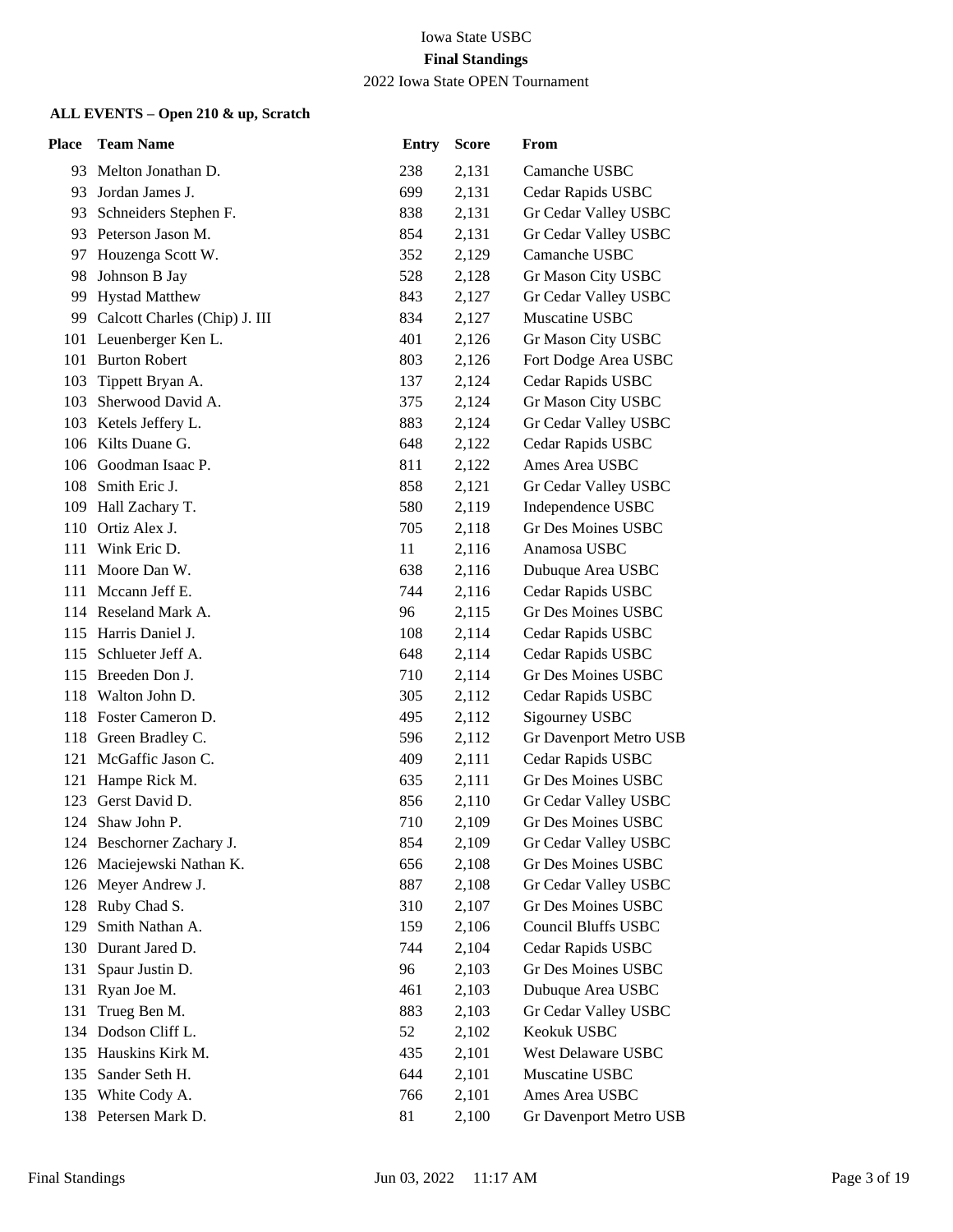#### 2022 Iowa State OPEN Tournament

| Place | <b>Team Name</b>           | <b>Entry</b> | <b>Score</b> | From                        |
|-------|----------------------------|--------------|--------------|-----------------------------|
|       | 139 Henderson Nick L.      | 474          | 2,099        | <b>Council Bluffs USBC</b>  |
|       | 139 Hedrick Colton L.      | 726          | 2,099        | Dubuque Area USBC           |
|       | 139 Wille Shawn M.         | 411          | 2,099        | Cedar Rapids USBC           |
|       | 142 VonderLieth Korey C.   | 38           | 2,098        | <b>Gr Siouxland USBC</b>    |
|       | 142 Hartman Shaun E.       | 725          | 2,098        | <b>Clinton USBC</b>         |
|       | 144 Jack Douglas K.        | 110          | 2,097        | <b>Iowa City USBC</b>       |
|       | 144 Bevelacqua Joseph M.   | 271          | 2,097        | Gr Davenport Metro USB      |
|       | 146 Jones Larves R. Jr     | 886          | 2,096        | Gr Cedar Valley USBC        |
|       | 147 Budzyn Charles J.      | 214          | 2,095        | <b>Burlington Area USBC</b> |
| 147   | Hansen Brett M             | 480          | 2,095        | Gr Siouxland USBC           |
|       | 147 Witte Chad A.          | 795          | 2,095        | Ames Area USBC              |
|       | 150 Rose Lynn A.           | 346          | 2,094        | Waukon USBC                 |
| 151   | Starmer Jonah S.           | 309          | 2,093        | Gr Des Moines USBC          |
|       | 152 Rush Doug M.           | 37           | 2,092        | Gr Siouxland USBC           |
|       | 152 Wagoner Dennis P.      | 303          | 2,092        | Muscatine USBC              |
|       | 152 Tackett Zachery P.     | 306          | 2,092        | Gr Davenport Metro USB      |
| 155   | Tevis Shawn K.             | 521          | 2,091        | Independence USBC           |
|       | 156 Novak Chad J.          | 376          | 2,090        | Gr Mason City USBC          |
|       | 156 Aimers Robert J.       | 649          | 2,090        | Cedar Rapids USBC           |
|       | 156 Kingery Dustin J.      | 671          | 2,090        | Jasper County USBC          |
|       | 159 Hergenrader Doug S.    | 710          | 2,089        | <b>Gr Des Moines USBC</b>   |
|       | 160 Glick R. Allen         | 136          | 2,088        | Ames Area USBC              |
|       | 161 Packingham David L. II | 108          | 2,087        | Cedar Rapids USBC           |
|       | 161 Newman Billy C.        | 415          | 2,087        | Gr Davenport Metro USB      |
|       | 163 Beenken Justin D.      | 429          | 2,086        | Grundy Center USBC          |
|       | 163 Hildebrand Ryan A.     | 271          | 2,086        | Gr Davenport Metro USB      |
| 165   | Tschantz Steven J.         | 286          | 2,085        | Cedar Rapids USBC           |
| 165   | Schopper Alan J.           | 856          | 2,085        | Gr Cedar Valley USBC        |
|       | 165 Meyer Robert A.        | 415          | 2,085        | Gr Davenport Metro USB      |
| 168   | Risetter Burke J.          | 189          | 2,084        | Fort Dodge Area USBC        |
| 169   | Robinson Michael J.        | 61           | 2,083        | Cedar Rapids USBC           |
|       | 169 Knipper Larry D.       | 389          | 2,083        | Dubuque Area USBC           |
|       | 171 Weggen Matt L.         | 716          | 2,082        | Gr Davenport Metro USB      |
| 171   | Van Wyk Dylan M.           | 735          | 2,082        | Oskaloosa USBC              |
| 173   | Sommerfelt Mark A.         | 401          | 2,081        | Gr Mason City USBC          |
|       | 173 Kloster Jordan M.      | 746          | 2,081        | Gr Des Moines USBC          |
| 175   | McKee Joey M.              | 20           | 2,080        | Gr Mason City USBC          |
| 175   | Balta Daniel P.            | 667          | 2,080        | Cedar Rapids USBC           |
| 175   | Wilson Ryan C.             | 883          | 2,080        | Gr Cedar Valley USBC        |
| 178   | Mackey Randy L. Jr         | 387          | 2,079        | Dubuque Area USBC           |
| 179   | Dobesh Ann M.              | 414          | 2,078        | Gr Davenport Metro USB      |
| 180   | Noble Anthony Q.           | 451          | 2,077        | <b>Iowa City USBC</b>       |
| 180   | Harford Roger L. Jr        | 649          | 2,077        | Cedar Rapids USBC           |
| 180   | Tragord R. Emmett          | 855          | 2,077        | Gr Cedar Valley USBC        |
| 183   | Deutmeyer Cory S.          | 246          | 2,076        | Dyersville USBC             |
| 183   | Gile Cory                  | 350          | 2,076        | Camanche USBC               |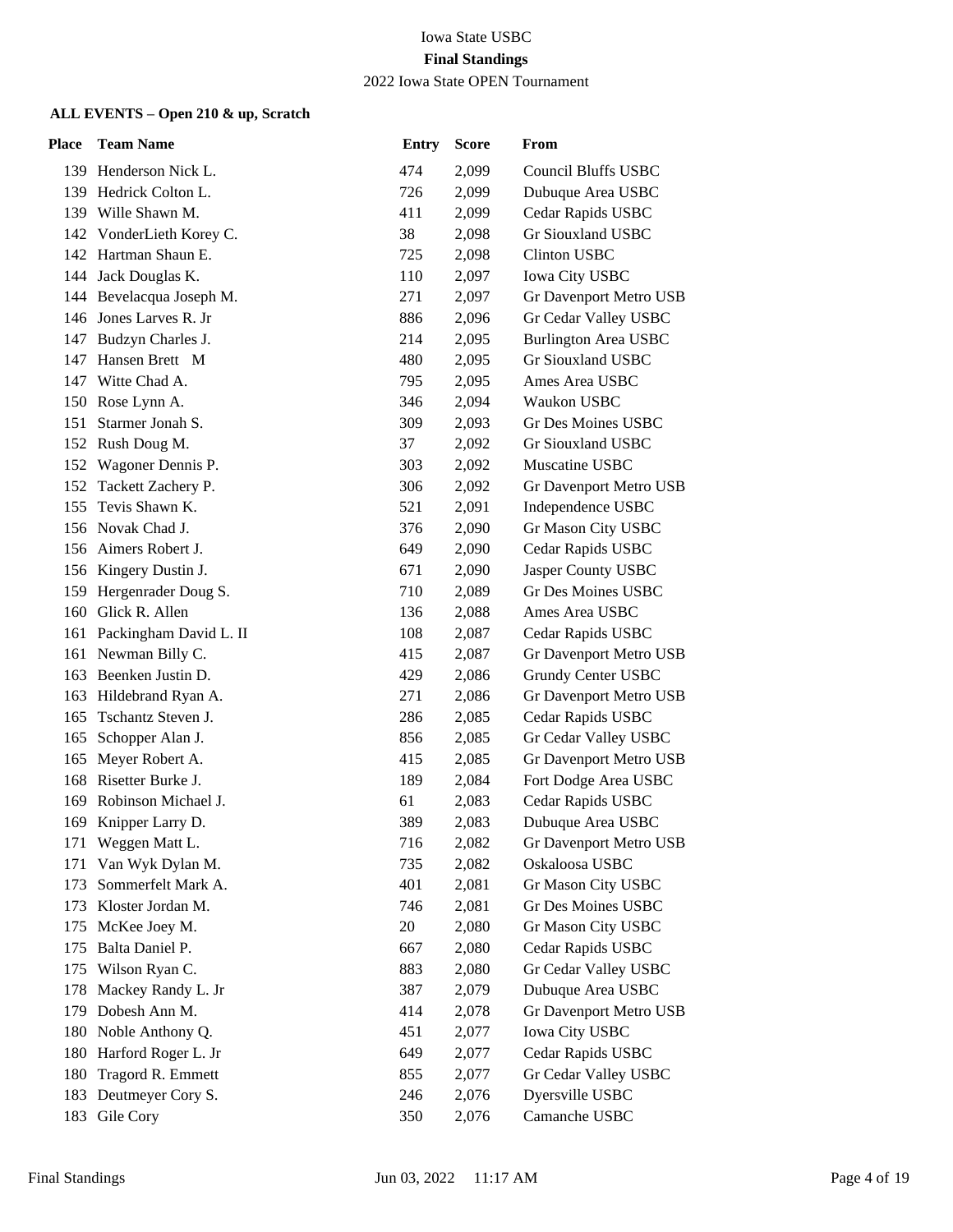## 2022 Iowa State OPEN Tournament

| Place | <b>Team Name</b>         | <b>Entry</b> | <b>Score</b> | From                        |
|-------|--------------------------|--------------|--------------|-----------------------------|
|       | 183 Hullinger Shawn L.   | 901          | 2,076        | Cedar Rapids USBC           |
| 183   | Spear Gregg R.           | 135          | 2,076        | Ames Area USBC              |
| 183   | Morgan Michael L.        | 812          | 2,076        | Ames Area USBC              |
|       | 188 Wohlwend Scott B.    | 209          | 2,074        | Gr Des Moines USBC          |
|       | 189 Wayman Jason R.      | 159          | 2,073        | <b>Council Bluffs USBC</b>  |
| 189   | Pitts Jason L.           | 412          | 2,073        | Cedar Rapids USBC           |
| 191   | Swanson Greg L.          | 69           | 2,072        | Fort Dodge Area USBC        |
|       | 191 Garringer Tavis      | 138          | 2,072        | Cedar Rapids USBC           |
|       | 191 Vashaw Ryan          | 767          | 2,072        | Ames Area USBC              |
| 191   | Zilmer Thomas D.         | 864          | 2,072        | Gr Cedar Valley USBC        |
| 195   | Schaefer Shane A.        | 238          | 2,071        | Camanche USBC               |
|       | 195 Ketelsen Seth        | 240          | 2,071        | De Witt USBC                |
|       | 195 Clark Tristan M.     | 329          | 2,071        | Maquoketa USBC              |
|       | 195 Gardner Alan C. II   | 476          | 2,071        | <b>Council Bluffs USBC</b>  |
|       | 195 Bianchi Zach         | 307          | 2,071        | Gr Des Moines USBC          |
|       | 200 Lanning Zachary M.   | 329          | 2,070        | Maquoketa USBC              |
|       | 201 Jackson Kyle         | 353          | 2,069        | Camanche USBC               |
|       | 201 Breen Brian P.       | 461          | 2,069        | Dubuque Area USBC           |
| 203   | Stalkfleet Damon L.      | 895          | 2,068        | Muscatine USBC              |
|       | 204 Hockett Gregory J.   | 306          | 2,067        | Gr Davenport Metro USB      |
|       | 204 Dutton Brandon W.    | 323          | 2,067        | Marshalltown Area USBC      |
|       | 204 Wagner Seth G.       | 503          | 2,067        | Gr Mason City USBC          |
|       | 204 Garmon Troy D.       | 554          | 2,067        | Muscatine USBC              |
|       | 204 Hess Derek A.        | 633          | 2,067        | Gr Des Moines USBC          |
|       | 204 Wiley Christopher J. | 270          | 2,067        | Gr Davenport Metro USB      |
|       | 210 Graves Chris J.      | 352          | 2,065        | Camanche USBC               |
|       | 210 Peck Michael J.      | 663          | 2,065        | Gr Des Moines USBC          |
|       | 210 Houseman Donald E.   | 736          | 2,065        | Gr Davenport Metro USB      |
|       | 210 Kelly Michaela M.    | 271          | 2,065        | Gr Davenport Metro USB      |
| 210   | <b>Ault Dustin</b>       | 80           | 2,065        | <b>Burlington Area USBC</b> |
| 215   | Severson Timothy B.      | 374          | 2,064        | Gr Mason City USBC          |
|       | 215 Borkowski Brad J.    | 534          | 2,064        | Manning USBC                |
|       | 215 Brice Michael J.     | 734          | 2,064        | Cedar Rapids USBC           |
| 215   | Satre Tyler              | 813          | 2,064        | Ames Area USBC              |
| 219   | Lundeen Michael J.       | 76           | 2,063        | <b>Burlington Area USBC</b> |
|       | 220 Lake Tim             | 885          | 2,062        | Gr Cedar Valley USBC        |
|       | 221 Bowers Bryan W.      | 209          | 2,061        | Gr Des Moines USBC          |
| 222   | Kaestner Kyle L.         | 489          | 2,059        | <b>Burlington Area USBC</b> |
| 222   | Tyrrel David E.          | 532          | 2,059        | Manning USBC                |
| 224   | Weber Zach R.            | 734          | 2,058        | Cedar Rapids USBC           |
| 225   | Ely Jordan L.            | $\sqrt{6}$   | 2,057        | <b>Iowa City USBC</b>       |
| 225   | Bauge Jason A.           | 136          | 2,057        | Ames Area USBC              |
| 225   | <b>Stewart Justin</b>    | 241          | 2,057        | De Witt USBC                |
| 225   | Watters Chris L.         | 652          | 2,057        | Dubuque Area USBC           |
| 229   | Arnold Jacob W.          | 80           | 2,055        | <b>Burlington Area USBC</b> |
|       | 230 Weber Doug           | 438          | 2,054        | Oelwein USBC                |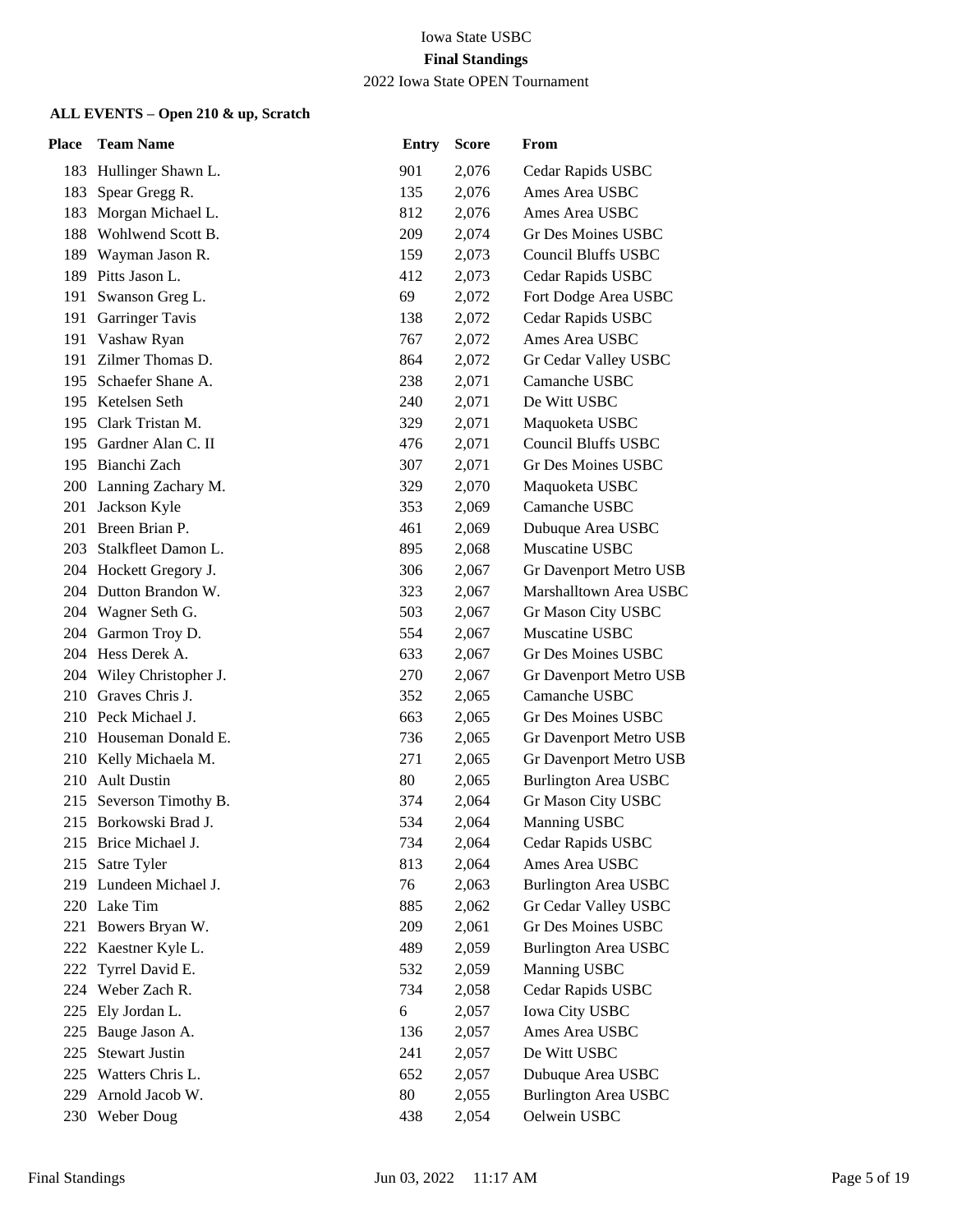| Place | <b>Team Name</b>           | <b>Entry</b> | <b>Score</b> | From                          |
|-------|----------------------------|--------------|--------------|-------------------------------|
|       | 230 Hochrein Robert J.     | 469          | 2,054        | Dubuque Area USBC             |
|       | 230 Shields Dennis E.      | 733          | 2,054        | Cedar Rapids USBC             |
|       | 230 Nielsen Michael J. Jr  | 77           | 2,054        | <b>Burlington Area USBC</b>   |
| 230   | Kosby Jason K.             | 794          | 2,054        | Ames Area USBC                |
| 230   | Eighme Richard F.          | 854          | 2,054        | Gr Cedar Valley USBC          |
|       | 236 Breemeersch Jeff       | 277          | 2,053        | Cedar Rapids USBC             |
|       | 236 Bedard Jacob H.        | 854          | 2,053        | Gr Cedar Valley USBC          |
|       | 238 Krager Jeffrey A.      | 716          | 2,052        | Gr Davenport Metro USB        |
|       | 239 Cole Clayton A.        | 64           | 2,051        | Dubuque Area USBC             |
|       | 239 Allen Bradley G.       | 126          | 2,051        | Gr Davenport Metro USB        |
|       | 239 Gerleman Brent J.      | 174          | 2,051        | Gr Mason City USBC            |
| 239   | Daniels Austin C.          | 238          | 2,051        | Camanche USBC                 |
|       | 239 Erickson Daryl A.      | 373          | 2,051        | Gr Mason City USBC            |
|       | 239 Eirikson Christoper A. | 801          | 2,051        | Marshalltown Area USBC        |
|       | 245 Freesemann Clark L.    | 373          | 2,050        | Gr Mason City USBC            |
|       | 246 Mescher Scot S.        | 248          | 2,048        | Dyersville USBC               |
|       | 247 Rook David J.          | 772          | 2,047        | Monticello USBC               |
|       | 248 Carpenter Daniel J.    | 632          | 2,046        | Gr Des Moines USBC            |
|       | 249 Cottrell Terry P.      | 467          | 2,045        | Dubuque Area USBC             |
| 249   | Meyer Jace L.              | 777          | 2,045        | Monticello USBC               |
|       | 251 Cruse Russ Jr          | 95           | 2,044        | Gr Des Moines USBC            |
|       | 251 Barry Don J. Jr        | 163          | 2,044        | <b>Council Bluffs USBC</b>    |
| 253   | Vogt Chris J.              | 196          | 2,043        | Cedar Rapids USBC             |
|       | 253 Elam Derek J.          | 271          | 2,043        | Gr Davenport Metro USB        |
|       | 255 Dornbush Andrew C.     | 49           | 2,042        | <b>Clinton USBC</b>           |
|       | 255 McConaughy Matthew D.  | 377          | 2,042        | Gr Mason City USBC            |
|       | 255 Puffett Jeff           | 623          | 2,042        | Carroll Area USBC             |
|       | 258 Krull Kurt A.          | 855          | 2,041        | Gr Cedar Valley USBC          |
| 258   | Jarchow Adam L.            | 875          | 2,041        | Gr Cedar Valley USBC          |
|       | 260 Olberding Dan J.       | 389          | 2,040        | Dubuque Area USBC             |
|       | 260 Cantrill Josh M.       | 716          | 2,040        | Gr Davenport Metro USB        |
|       | 262 Schultz Curtis E.      | 650          | 2,038        | Dubuque Area USBC             |
|       | 262 Peters Mike            | 716          | 2,038        | <b>Gr Davenport Metro USB</b> |
|       | 262 Johnson Nathan         | 841          | 2,038        | Gr Cedar Valley USBC          |
| 265   | Flanagan Kevin             | 667          | 2,037        | Cedar Rapids USBC             |
| 265   | <b>Engelkes Greg</b>       | 855          | 2,037        | Gr Cedar Valley USBC          |
| 267   | Green Kevin J.             | 206          | 2,036        | Gr Des Moines USBC            |
| 267   | Rausch Jeffrey L.          | 626          | 2,036        | Gr Davenport Metro USB        |
| 269   | Smith Dustin W.            | 57           | 2,035        | Ottumwa Area USBC             |
| 270   | Guge Mike D.               | 61           | 2,034        | Cedar Rapids USBC             |
| 270   | Bell Tracy J.              | 286          | 2,034        | Cedar Rapids USBC             |
| 270   | Machacek Rodney J.         | 710          | 2,034        | Gr Des Moines USBC            |
| 273   | Jasper Gerald D.           | 24           | 2,033        | <b>Council Bluffs USBC</b>    |
| 273   | Hines Bryce J.             | 747          | 2,033        | Gr Des Moines USBC            |
| 275   | Hutchinson Teddy J.        | 32           | 2,032        | Gr Des Moines USBC            |
| 275   | Novak Josh                 | 603          | 2,032        | New Hampton USBC              |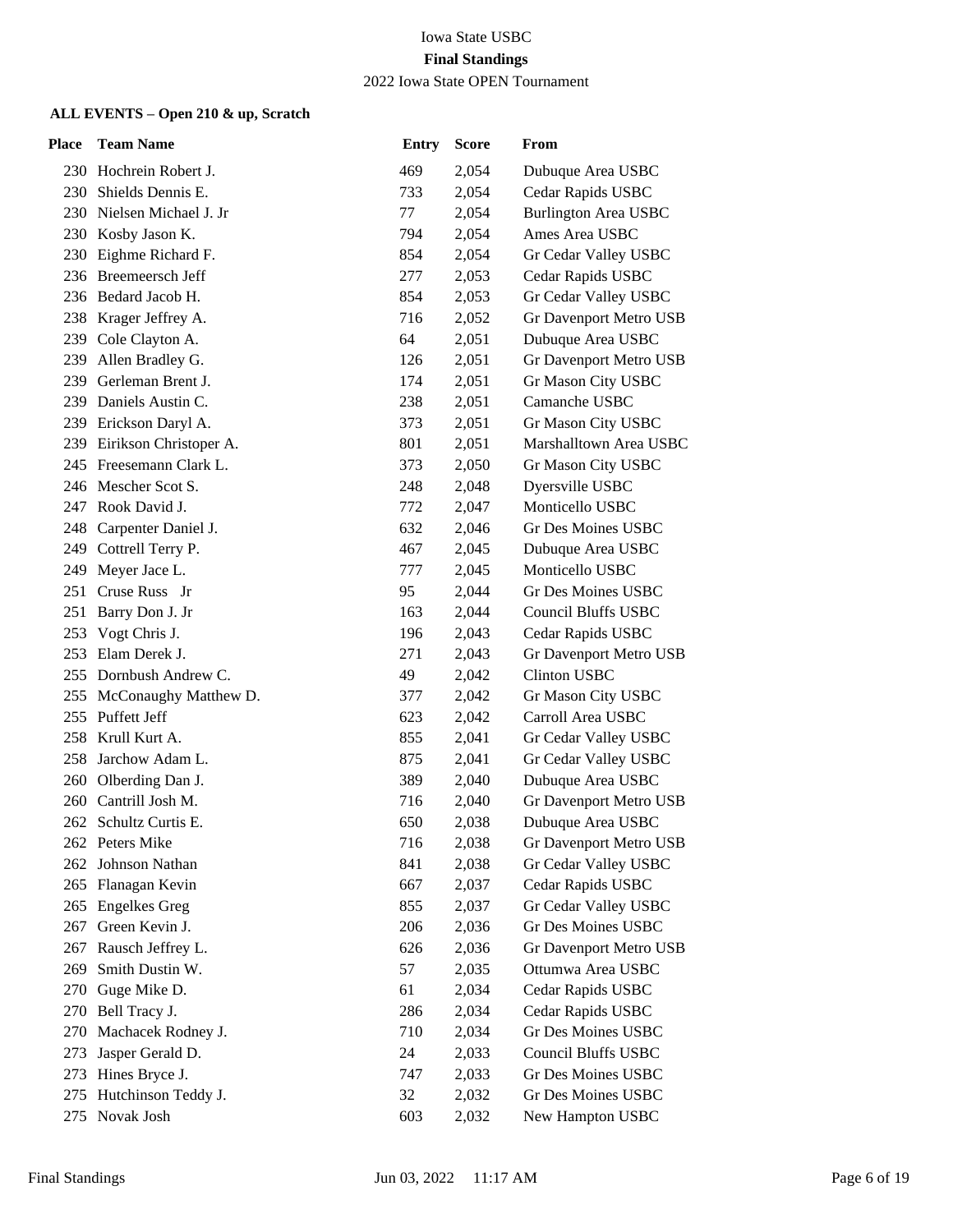2022 Iowa State OPEN Tournament

| Place | <b>Team Name</b>         | <b>Entry</b> | <b>Score</b> | From                       |
|-------|--------------------------|--------------|--------------|----------------------------|
|       | 275 Lenth Nick L.        | 843          | 2,032        | Gr Cedar Valley USBC       |
| 278   | Strait Brandon J.        | 190          | 2,031        | Fort Dodge Area USBC       |
| 278   | Guest Jason A.           | 209          | 2,031        | <b>Gr Des Moines USBC</b>  |
| 278   | Chamberlain Tyler J.     | 309          | 2,031        | <b>Gr Des Moines USBC</b>  |
| 278   | Wolff Kevin M.           | 447          | 2,031        | <b>Iowa City USBC</b>      |
| 278   | White Brian M.           | 461          | 2,031        | Dubuque Area USBC          |
| 278   | Greenley Grant T.        | 643          | 2,031        | Muscatine USBC             |
| 284   | Yeisley Andrew J.        | 280          | 2,030        | Cedar Rapids USBC          |
|       | 284 Wilcox Joshua J.     | 305          | 2,030        | Cedar Rapids USBC          |
|       | 284 McKeever Rodney J.   | 325          | 2,030        | Marshalltown Area USBC     |
|       | 284 Cross Lance M.       | 701          | 2,030        | Cedar Rapids USBC          |
| 284   | Smedley Toby A.          | 883          | 2,030        | Gr Cedar Valley USBC       |
| 289   | <b>Blair Chris</b>       | 163          | 2,028        | <b>Council Bluffs USBC</b> |
| 289   | Schultz Justin R.        | 527          | 2,028        | Red Oak USBC               |
| 289   | Brice Alex M.            | 744          | 2,028        | Cedar Rapids USBC          |
|       | 292 Bartlett Mathew O.   | 163          | 2,027        | <b>Council Bluffs USBC</b> |
|       | 292 Hite Mikayla A.      | 411          | 2,027        | Cedar Rapids USBC          |
|       | 294 Shively Scott I.     | 283          | 2,026        | Appanoose/Davis County     |
|       | 294 Breitbach Phillip J. | 651          | 2,026        | Dubuque Area USBC          |
|       | 296 Lebeck Ricky E.      | 422          | 2,025        | <b>Iowa City USBC</b>      |
|       | 296 Ninneman Gene A.     | 759          | 2,025        | Dubuque Area USBC          |
|       | 296 Flake Adam J.        | 266          | 2,025        | Mt Pleasant USBC           |
| 299   | Roth Chris A.            | 420          | 2,024        | Cedar Rapids USBC          |
| 299   | Crawford Lorn R.         | 895          | 2,024        | Muscatine USBC             |
|       | 301 Garvey Jay E.        | 351          | 2,023        | Camanche USBC              |
|       | 302 Landry Steven D.     | 907          | 2,022        | Gr Cedar Valley USBC       |
|       | 303 Lanser Jason D.      | 651          | 2,021        | Dubuque Area USBC          |
|       | 303 Vermeer Tyler D.     | 795          | 2,021        | Ames Area USBC             |
|       | 305 Dornbush Blake A.    | 49           | 2,020        | <b>Clinton USBC</b>        |
| 305   | Graves Jeff J.           | 154          | 2,020        | Gr Des Moines USBC         |
| 305   | Geurink Tyler J.         | 609          | 2,020        | Gr Davenport Metro USB     |
| 308   | Riley Shawn T.           | 96           | 2,019        | Gr Des Moines USBC         |
|       | 309 Hale Harry R.        | 305          | 2,018        | Cedar Rapids USBC          |
| 309   | Rios Justin J.           | 785          | 2,018        | Iowa City USBC             |
| 311   | Graplar Dereck R.        | 552          | 2,017        | Spencer USBC               |
| 311   | Dominacki Robert J.      | 626          | 2,017        | Gr Davenport Metro USB     |
| 311   | Selken Wayne W.          | 745          | 2,017        | Cedar Rapids USBC          |
| 311   | Schoettmer Jordan A.     | 412          | 2,017        | Cedar Rapids USBC          |
| 315   | Gribbins Alex W.         | 93           | 2,016        | Gr Des Moines USBC         |
| 315   | Walton Riley T.          | 305          | 2,016        | Cedar Rapids USBC          |
| 317   | Werning Vaughn J.        | 189          | 2,014        | Fort Dodge Area USBC       |
| 317   | Robertson Martin R.      | 667          | 2,014        | Cedar Rapids USBC          |
| 317   | Grimm Darren L.          | 813          | 2,014        | Ames Area USBC             |
| 320   | Nadermann Mark M.        | 382          | 2,013        | Dubuque Area USBC          |
| 320   | Staub Andy J.            | 667          | 2,013        | Cedar Rapids USBC          |
| 322   | Prescott Jarad W.        | 41           | 2,012        | Ames Area USBC             |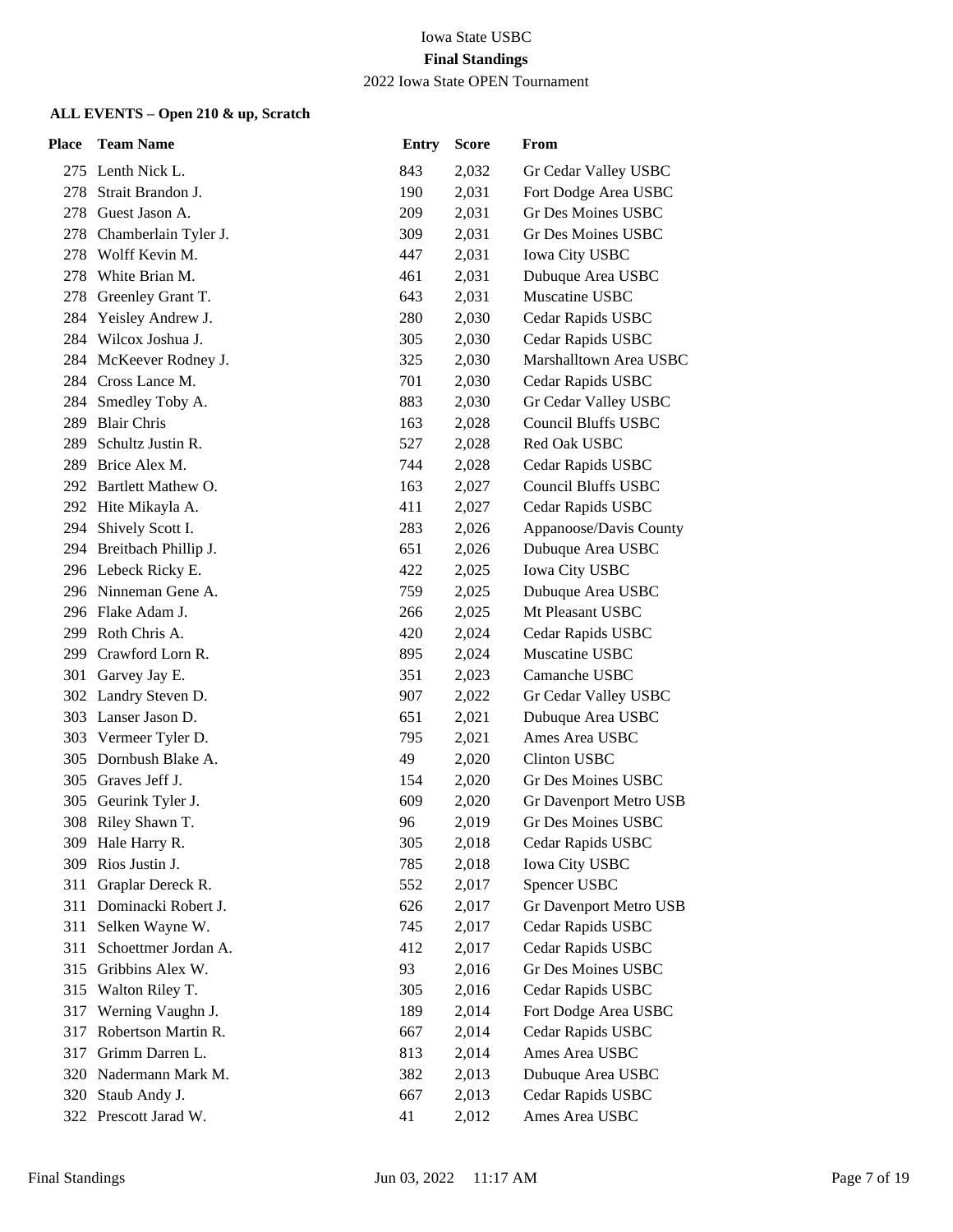#### 2022 Iowa State OPEN Tournament

| Place | <b>Team Name</b>          | <b>Entry</b> | <b>Score</b> | From                   |
|-------|---------------------------|--------------|--------------|------------------------|
|       | 322 McCleary Sean P.      | 894          | 2,012        | Muscatine USBC         |
|       | 324 Johnson Randy E.      | 664          | 2,011        | Gr Des Moines USBC     |
|       | 324 Zilmer Doug D.        | 838          | 2,011        | Gr Cedar Valley USBC   |
| 326   | Shutt Andrew J.           | 209          | 2,010        | Gr Des Moines USBC     |
|       | 326 Bacon Marvin A. Jr    | 256          | 2,010        | Fort Dodge Area USBC   |
|       | 326 Wentz Larry C.        | 373          | 2,010        | Gr Mason City USBC     |
|       | 326 Begley Andrew J.      | 745          | 2,010        | Cedar Rapids USBC      |
|       | 326 Trecker Tyler J.      | 534          | 2,010        | Manning USBC           |
|       | 331 Rollins Bruce G.      | 722          | 2,009        | Fort Dodge Area USBC   |
| 331   | Hanson Nick J.            | 865          | 2,009        | Gr Cedar Valley USBC   |
| 331   | Fries Zach J.             | 270          | 2,009        | Gr Davenport Metro USB |
|       | 334 Ehrlich Andy J.       | 470          | 2,008        | Dubuque Area USBC      |
|       | 334 Carder Tyler A.       | 632          | 2,008        | Gr Des Moines USBC     |
|       | 336 Emery Austin J.       | 136          | 2,007        | Ames Area USBC         |
| 336   | Carney Ronald L.          | 366          | 2,007        | Gr Des Moines USBC     |
|       | 336 Sweeney James P.      | 389          | 2,007        | Dubuque Area USBC      |
|       | 336 Clair Dustin L.       | 409          | 2,007        | Cedar Rapids USBC      |
| 336   | Skoda Todd M.             | 601          | 2,007        | New Hampton USBC       |
| 341   | Duffy Michael J.          | 322          | 2,006        | Marshalltown Area USBC |
| 341   | Kies Nick K.              | 339          | 2,006        | Maquoketa USBC         |
| 341   | Schissel Brice L.         | 601          | 2,006        | New Hampton USBC       |
| 341   | Wachs Matt W.             | 645          | 2,006        | Muscatine USBC         |
| 341   | Michels Jamie L.          | 483          | 2,006        | Gr Des Moines USBC     |
|       | 346 Schuhmacher Nathan L. | 886          | 2,005        | Gr Cedar Valley USBC   |
|       | 346 Bundy Ryan A.         | 822          | 2,005        | Cedar Rapids USBC      |
|       | 348 Utley Dustin T.       | 61           | 2,004        | Cedar Rapids USBC      |
| 348   | Metzler Dave M.           | 319          | 2,004        | <b>Iowa City USBC</b>  |
|       | 348 Dobson Chad V.        | 740          | 2,004        | Ames Area USBC         |
|       | 348 Svoboda Doug E.       | 822          | 2,004        | Cedar Rapids USBC      |
| 352   | Shaw Michael G.           | 425          | 2,003        | Osage USBC             |
| 352   | Ross Jeff M.              | 637          | 2,003        | Cedar Rapids USBC      |
|       | 354 Klaassen Michael S.   | 372          | 2,002        | Fort Dodge Area USBC   |
|       | 355 Schuler Daniel J.     | 432          | 2,001        | West Delaware USBC     |
| 355   | Kayle Ryan J.             | 852          | 2,001        | Gr Cedar Valley USBC   |
| 355   | Steen Brandon L.          | 854          | 2,001        | Gr Cedar Valley USBC   |
| 358   | O' Connor Michael J.      | 734          | 2,000        | Cedar Rapids USBC      |
|       | 359 Crooks Darin L.       | 16           | 1,999        | Charles City USBC      |
| 360   | Cundiff Zac A.            | 161          | 1,998        | Council Bluffs USBC    |
| 360   | Kurseth Dennis R.         | 194          | 1,998        | Cedar Rapids USBC      |
| 360   | Paar Daniel R.            | 290          | 1,998        | Dubuque Area USBC      |
| 363   | Bohlen Quinton H.         | 104          | 1,997        | Decorah USBC           |
| 363   | Lessenger Brandon D.      | 554          | 1,997        | Muscatine USBC         |
| 363   | Adams Erik W.             | 556          | 1,997        | Muscatine USBC         |
| 363   | Clark Kyle A.             | 735          | 1,997        | Oskaloosa USBC         |
| 367   | Helmers Jerad A.          | 189          | 1,996        | Fort Dodge Area USBC   |
| 367   | Kostric Aleksander        | 495          | 1,996        | Sigourney USBC         |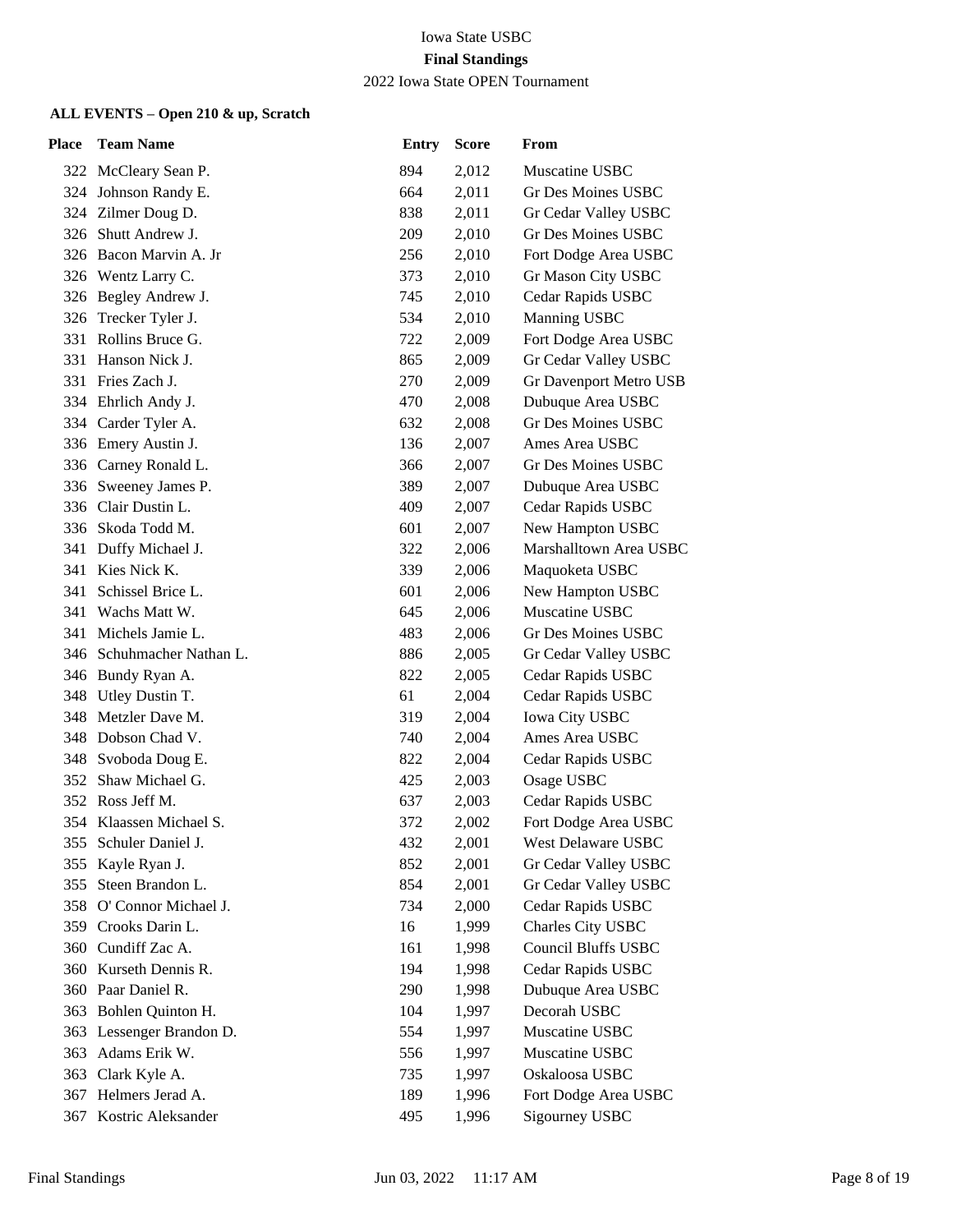### 2022 Iowa State OPEN Tournament

| Place | <b>Team Name</b>          | <b>Entry</b> | <b>Score</b> | From                       |
|-------|---------------------------|--------------|--------------|----------------------------|
|       | 369 Mitts Marcus D.       | 61           | 1,995        | Cedar Rapids USBC          |
|       | 369 Bush Scott R.         | 884          | 1,995        | Gr Cedar Valley USBC       |
| 371   | Pregler Joe R.            | 67           | 1,994        | Dubuque Area USBC          |
| 371   | Strasser Adam J.          | 151          | 1,994        | Cedar Rapids USBC          |
|       | 373 Quakenbush Mike A. Jr | 471          | 1,993        | <b>Council Bluffs USBC</b> |
| 373   | Hahn Brock W.             | 564          | 1,993        | Muscatine USBC             |
| 373   | Fox Thomas C.             | 699          | 1,993        | Cedar Rapids USBC          |
|       | 376 Robinson Todd A.      | 27           | 1,992        | <b>Council Bluffs USBC</b> |
|       | 376 Holliday Rodney A.    | 318          | 1,992        | Gr Des Moines USBC         |
|       | 376 Fries Blake A.        | 609          | 1,992        | Gr Davenport Metro USB     |
| 376   | Schuldt Zach T.           | 626          | 1,992        | Gr Davenport Metro USB     |
|       | 376 Elliott Chad          | 755          | 1,992        | Gr Mason City USBC         |
|       | 376 Staley Tim W.         | 834          | 1,992        | Muscatine USBC             |
|       | 382 Palmer Austin L.      | 70           | 1,991        | Ottumwa Area USBC          |
| 382   | Dippel Sean C.            | 277          | 1,991        | Cedar Rapids USBC          |
|       | 382 Dau Kent A.           | 606          | 1,991        | Gr Davenport Metro USB     |
|       | 382 Sims Dennis "Duke" L. | 82           | 1,991        | Gr Davenport Metro USB     |
|       | 386 Broadwell Jesse       | 696          | 1,990        | Keokuk USBC                |
| 387   | Pruett Austin J.          | 355          | 1,989        | Camanche USBC              |
| 387   | Gosse Jacob W.            | 666          | 1,989        | Gr Des Moines USBC         |
|       | 389 Crawford Nick A.      | 155          | 1,988        | Gr Des Moines USBC         |
| 389   | Specht Richard R.         | 390          | 1,988        | Dubuque Area USBC          |
| 389   | Kaesbauer Michael R.      | 462          | 1,988        | Dubuque Area USBC          |
| 389   | Strouth Jeffrey A.        | 270          | 1,988        | Gr Davenport Metro USB     |
|       | 393 Roggentien Jason D.   | 138          | 1,987        | Cedar Rapids USBC          |
|       | 394 Detmering Dennis J.   | 190          | 1,986        | Fort Dodge Area USBC       |
|       | 394 Haar Mikael D.        | 314          | 1,986        | Gr Des Moines USBC         |
| 394   | Sagers Adam J.            | 335          | 1,986        | Maquoketa USBC             |
|       | 397 Heath Robert C. Sr    | 282          | 1,985        | Greene County USBC         |
|       | 398 Rauen Bill J.         | 381          | 1,984        | Dubuque Area USBC          |
| 398   | Jipson Brad               | 435          | 1,984        | West Delaware USBC         |
|       | 398 Webel Jim L.          | 472          | 1,984        | <b>Council Bluffs USBC</b> |
|       | 398 Till Riley J.         | 640          | 1,984        | Bellevue USBC              |
|       | 402 Dobesh Joseph E.      | 416          | 1,983        | Gr Davenport Metro USB     |
|       | 402 Habel Anthony J.      | 467          | 1,983        | Dubuque Area USBC          |
| 402   | Schultz Chris M.          | 650          | 1,983        | Dubuque Area USBC          |
|       | 405 Oder Troy C.          | 91           | 1,982        | Gr Des Moines USBC         |
| 405   | Hogan Greg                | 696          | 1,982        | Keokuk USBC                |
| 405   | North Justin M.           | 814          | 1,982        | Marshalltown Area USBC     |
|       | 408 LeFever Ben D.        | 24           | 1,981        | <b>Council Bluffs USBC</b> |
|       | 408 Munn Jerry L.         | 307          | 1,981        | Gr Des Moines USBC         |
| 408   | Weber Brad J.             | 353          | 1,981        | Camanche USBC              |
| 408   | <b>Ballew Eric</b>        | 668          | 1,981        | Cedar Rapids USBC          |
|       | 408 Fisher Jacob D.       | 785          | 1,981        | <b>Iowa City USBC</b>      |
|       | 408 Biernat Tony D.       | 794          | 1,981        | Ames Area USBC             |
|       | 414 Holub Brock A.        | 409          | 1,980        | Cedar Rapids USBC          |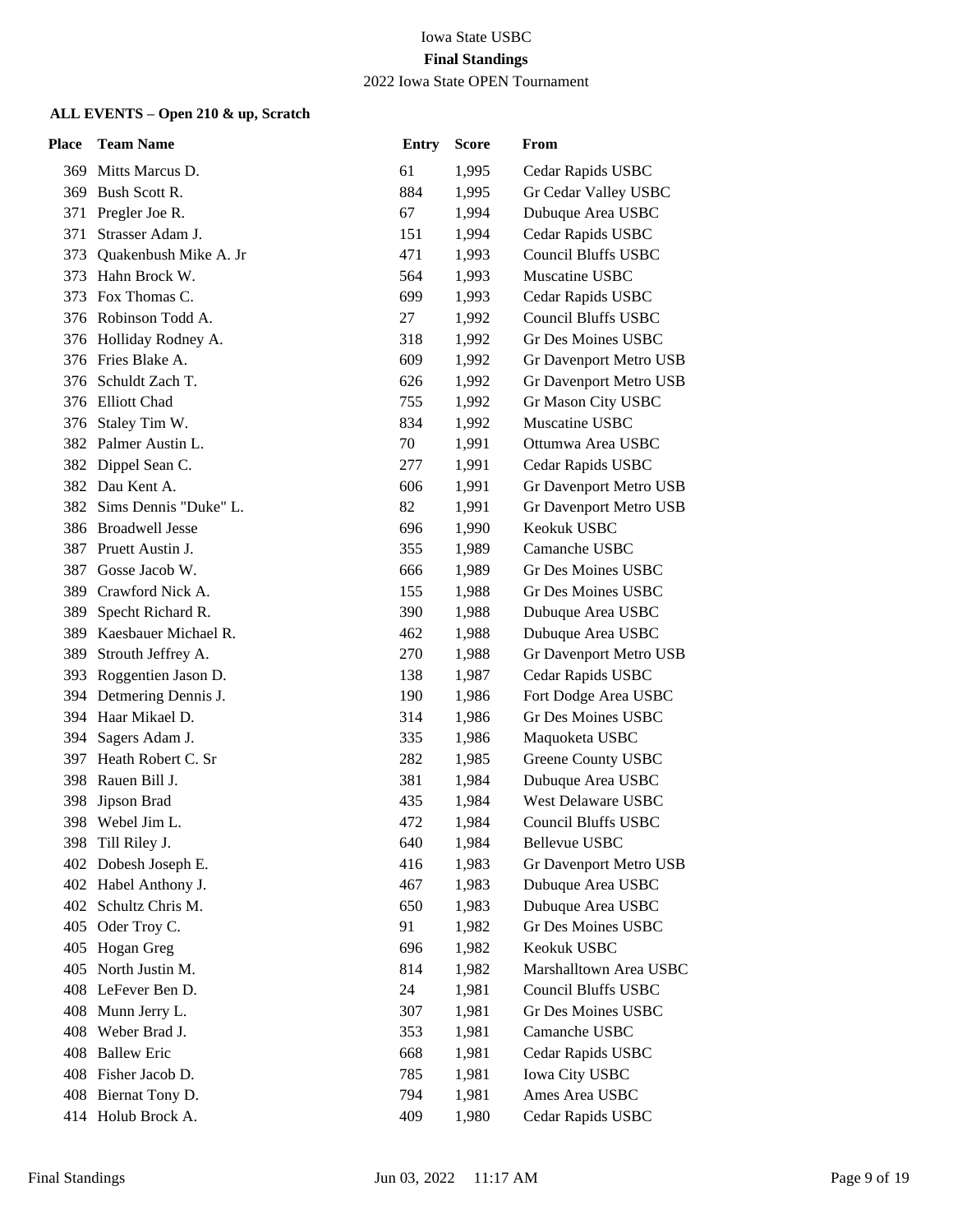2022 Iowa State OPEN Tournament

| Place | <b>Team Name</b>          | <b>Entry</b> | <b>Score</b> | From                        |
|-------|---------------------------|--------------|--------------|-----------------------------|
|       | 414 Lanser Justin J.      | 651          | 1,980        | Dubuque Area USBC           |
|       | 416 Taylor Roger T. Jr    | 93           | 1,979        | Gr Des Moines USBC          |
|       | 416 Mears Scott M.        | 309          | 1,979        | Gr Des Moines USBC          |
|       | 416 Ruiz Eddie W.         | 350          | 1,979        | Camanche USBC               |
|       | 416 Engelkes Joseph A.    | 855          | 1,979        | Gr Cedar Valley USBC        |
| 420   | Gibbs Jon M.              | 27           | 1,977        | <b>Council Bluffs USBC</b>  |
| 420   | Wiegand Jim L.            | 540          | 1,977        | Marshalltown Area USBC      |
| 420   | O'Dell Brad J.            | 649          | 1,977        | Cedar Rapids USBC           |
|       | 423 Hansel Tanner J.      | 37           | 1,976        | Gr Siouxland USBC           |
|       | 423 Murtha Shawn A.       | 147          | 1,976        | Cedar Rapids USBC           |
| 423   | Stump Jay J.              | 174          | 1,976        | Gr Mason City USBC          |
| 423   | Fuller Dan W.             | 351          | 1,976        | Camanche USBC               |
|       | 423 Owens J. Neil         | 360          | 1,976        | Gr Des Moines USBC          |
| 423   | Kopacek James E.          | 746          | 1,976        | Gr Des Moines USBC          |
| 429   | Jacobs Rick U.            | 759          | 1,975        | Dubuque Area USBC           |
|       | 429 Christensen Zach A.   | 823          | 1,975        | Cedar Rapids USBC           |
|       | 431 Slinger Anthony G.    | 16           | 1,974        | Charles City USBC           |
|       | 432 Kepler Josh W.        | 146          | 1,973        | Cedar Rapids USBC           |
| 432   | Smith Russell D.          | 806          | 1,973        | Cedar Rapids USBC           |
|       | 432 Burroughs Jeff S.     | 303          | 1,973        | Muscatine USBC              |
|       | 435 Roers Maxwell D.      | 744          | 1,972        | Cedar Rapids USBC           |
|       | 435 Henkle Anthony E.     | 884          | 1,972        | Gr Cedar Valley USBC        |
| 437   | Carlson Gary R.           | 188          | 1,971        | Gr Des Moines USBC          |
| 437   | Saehler Daniel J.         | 450          | 1,971        | <b>Iowa City USBC</b>       |
|       | 439 Porter Austin L.      | 648          | 1,970        | Cedar Rapids USBC           |
| 440   | Hudson Zach A.            | 819          | 1,969        | Camanche USBC               |
| 441   | Nye Cory J.               | 667          | 1,968        | Cedar Rapids USBC           |
|       | 441 Mikkelson Jason J.    | 795          | 1,968        | Ames Area USBC              |
|       | 441 Feese Edward J.       | 874          | 1,968        | Gr Cedar Valley USBC        |
|       | 444 Garcia Marcus R.      | 80           | 1,967        | <b>Burlington Area USBC</b> |
|       | 444 Heiberger Allen B.    | 389          | 1,967        | Dubuque Area USBC           |
|       | 444 Griebel Michael W.    | 640          | 1,967        | Bellevue USBC               |
|       | 444 Scott Chris D.        | 732          | 1,967        | Cedar Rapids USBC           |
| 448   | Oltmann Chad              | 733          | 1,966        | Cedar Rapids USBC           |
| 449   | Schlueter Matt J.         | 648          | 1,965        | Cedar Rapids USBC           |
|       | 450 Bushore Cindi K.      | 620          | 1,964        | Ames Area USBC              |
|       | 450 Skerik Bruce D.       | 874          | 1,964        | Gr Cedar Valley USBC        |
| 452   | Trusler Darren W.         | 32           | 1,963        | Gr Des Moines USBC          |
|       | 452 Mccormick Carianne E. | 208          | 1,963        | Gr Des Moines USBC          |
| 452   | Shannon Michael D.        | 866          | 1,963        | Gr Cedar Valley USBC        |
| 455   | Bolt Shawn D.             | 540          | 1,962        | Marshalltown Area USBC      |
| 456   | Crouse Justin D.          | 41           | 1,961        | Ames Area USBC              |
| 457   | <b>Clinton Cory</b>       | 197          | 1,960        | Independence USBC           |
| 457   | Pierce Daniel D.          | 699          | 1,960        | Cedar Rapids USBC           |
| 459   | Reha Bruce A.             | 44           | 1,959        | <b>Stuart USBC</b>          |
| 459   | Gehrke Braedon W.         | 836          | 1,959        | Gr Des Moines USBC          |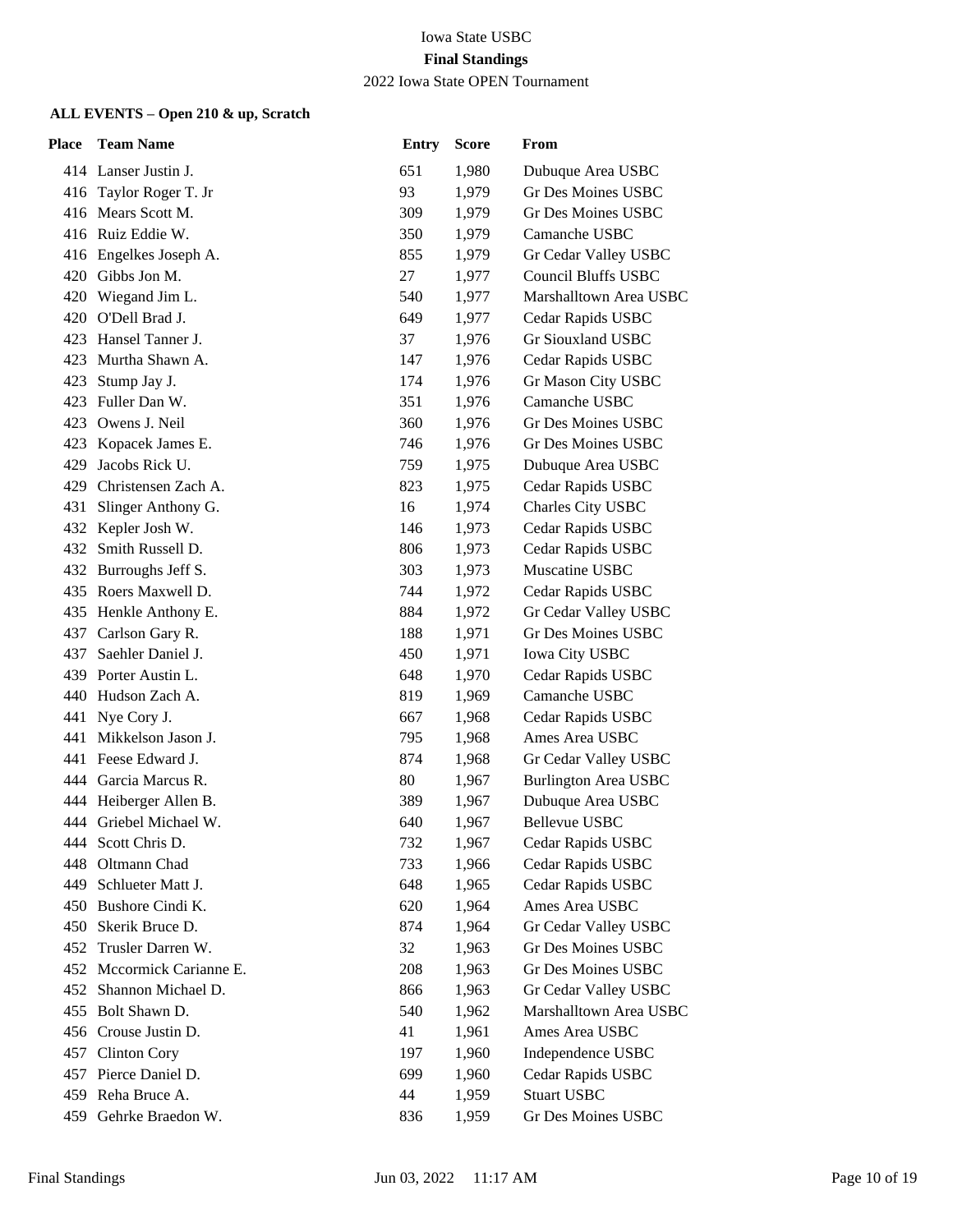2022 Iowa State OPEN Tournament

| Place | <b>Team Name</b>                   | <b>Entry</b> | <b>Score</b>   | From                                            |
|-------|------------------------------------|--------------|----------------|-------------------------------------------------|
|       | 461 Moore Jeff E.                  | 282          | 1,958          | Greene County USBC                              |
|       | 461 Kohl Heath R.                  | 904          | 1,958          | Dubuque Area USBC                               |
|       | 463 Brockney Tyler J.              | 16           | 1,957          | Charles City USBC                               |
|       | 463 Lenhardt Caleb R.              | 472          | 1,957          | <b>Council Bluffs USBC</b>                      |
|       | 463 Hearst Lonnie E.               | 562          | 1,957          | Muscatine USBC                                  |
|       | 463 Alleman Rob M.                 | 597          | 1,957          | Bellevue USBC                                   |
|       | 467 Dunn Tim A.                    | 183          | 1,956          | <b>Council Bluffs USBC</b>                      |
|       | 467 Harms Robert                   | 422          | 1,956          | Iowa City USBC                                  |
|       | 469 Geesaman Bob E.                | 277          | 1,955          | Cedar Rapids USBC                               |
|       | 469 Timmerman Alex T.              | 640          | 1,955          | <b>Bellevue USBC</b>                            |
|       | 471 Funk Skyler F.                 | 596          | 1,954          | Gr Davenport Metro USB                          |
| 471   | Smith Jay J.                       | 639          | 1,954          | <b>Bellevue USBC</b>                            |
|       | 473 Ohloff Jacob K.                | 348          | 1,953          | Waukon USBC                                     |
|       | 474 Core Mike E.                   | 86           | 1,952          | Cedar Rapids USBC                               |
|       | 474 Lanfier Gary W. Jr             | 321          | 1,952          | Marshalltown Area USBC                          |
|       | 474 Bruce James L.                 | 901          | 1,952          | Cedar Rapids USBC                               |
|       | 477 Sapp Kody M.                   | 52           | 1,951          | Keokuk USBC                                     |
|       | 477 Vancleve Kaleb J.              | 653          | 1,951          | Dubuque Area USBC                               |
| 477   | Shannon Pat D.                     | 866          | 1,951          | Gr Cedar Valley USBC                            |
|       | 480 Louis Kelvin E.                | 23           | 1,950          | Cedar Rapids USBC                               |
|       | 480 Baxter Tyler L.                | 25           | 1,950          | <b>Council Bluffs USBC</b>                      |
|       | 482 Crouse Lowell D.               | 41           | 1,949          | Ames Area USBC                                  |
|       | 482 Eggleston Terrence             | 354          | 1,949          | Camanche USBC                                   |
|       | 482 Sharp Michael R.               | 374          | 1,949          | Gr Mason City USBC                              |
|       | 482 Birkey Mark E.                 | 472          | 1,949          | <b>Council Bluffs USBC</b>                      |
|       | 486 Hildreth Tyler E.              | 189          | 1,948          | Fort Dodge Area USBC                            |
|       | 486 Peters Chad W.                 | 352          | 1,948          | Camanche USBC                                   |
|       | 486 Ernzen Dan C.                  | 381          | 1,948          | Dubuque Area USBC                               |
|       | 486 Conzett Kyle D.                | 390          | 1,948          | Dubuque Area USBC                               |
|       | 486 Hoskins Matthew M.             | 700          | 1,948          | Cedar Rapids USBC<br><b>Council Bluffs USBC</b> |
|       | 491 Morris Nicholas A.             | 164          | 1,946          |                                                 |
|       | 491 Neyen Keith A.                 | 382          | 1,946<br>1,945 | Dubuque Area USBC                               |
| 494   | 493 Hahn Bradd P.<br>Tesch Cale A. | 564<br>169   |                | Muscatine USBC<br>Cedar Rapids USBC             |
| 495   | Olberding Derek J.                 | 389          | 1,943<br>1,942 | Dubuque Area USBC                               |
| 495   | Negus Troy D.                      | 413          | 1,942          | Gr Davenport Metro USB                          |
| 497   | Quintana Cristobal P.              | 28           | 1,941          | <b>Iowa City USBC</b>                           |
|       | 497 Parker Timothy W.              | 32           | 1,941          | <b>Gr Des Moines USBC</b>                       |
| 497   | Holder Raymond W.                  | 159          | 1,941          | <b>Council Bluffs USBC</b>                      |
| 497   | Ehrlich Kelsey M.                  | 470          | 1,941          | Dubuque Area USBC                               |
| 497   | Jorgensen Phil M.                  | 481          | 1,941          | Gr Siouxland USBC                               |
| 502   | Genz, Jr. Robert D.                | 627          | 1,940          | Gr Davenport Metro USB                          |
| 503   | Beaham Dustin L.                   | 563          | 1,939          | Muscatine USBC                                  |
| 503   | Smith Austin T.                    | 804          | 1,939          | Fort Dodge Area USBC                            |
|       | 503 Hall Haley M.                  | 805          | 1,939          | Fort Dodge Area USBC                            |
|       | 506 Oertel Nathan R.               | 64           | 1,938          | Dubuque Area USBC                               |
|       |                                    |              |                |                                                 |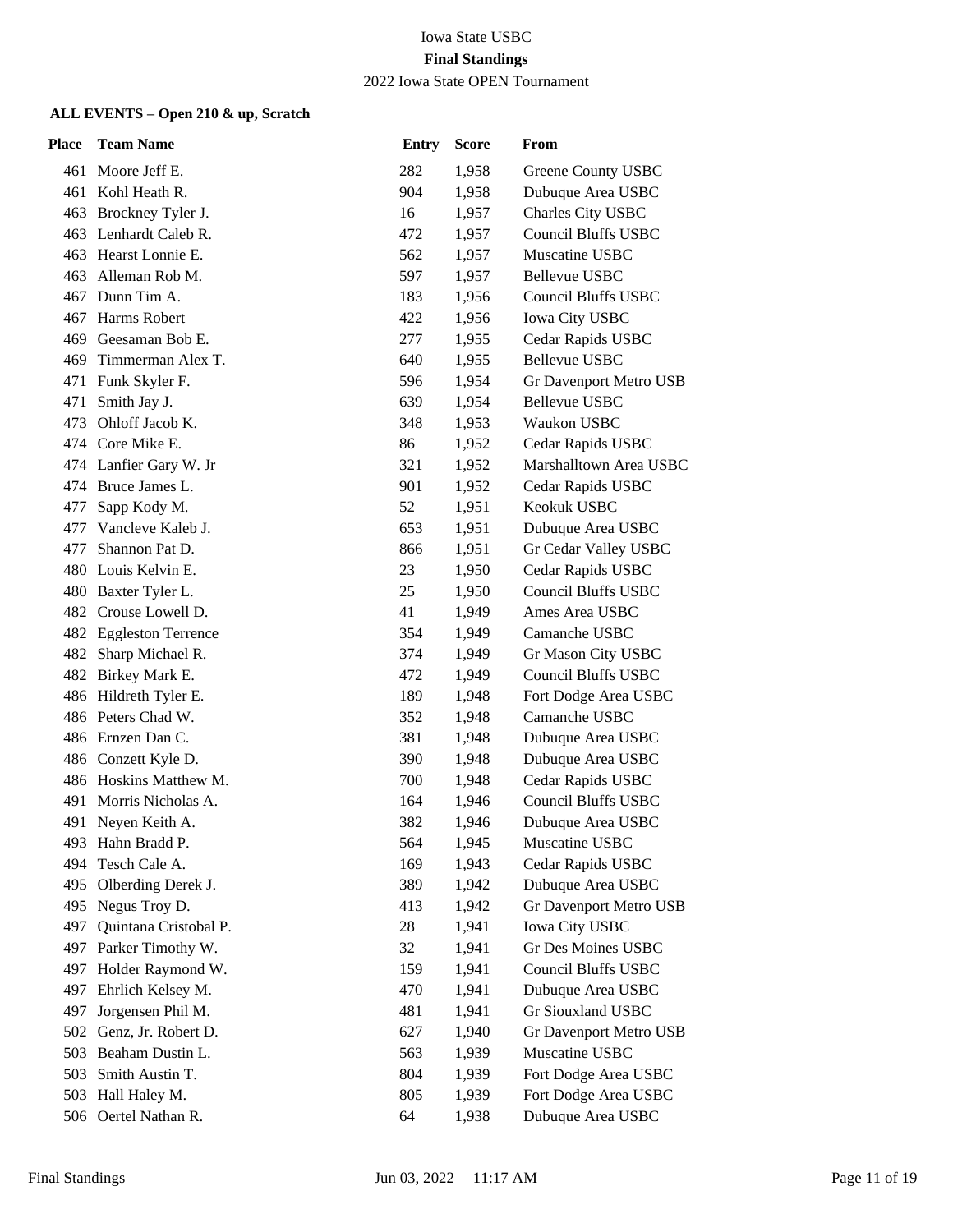| Place | <b>Team Name</b>         | <b>Entry</b> | <b>Score</b> | From                        |
|-------|--------------------------|--------------|--------------|-----------------------------|
|       | 506 Strothman Scott F.   | 262          | 1,938        | Mt Pleasant USBC            |
|       | 506 Delano Skylar A.     | 737          | 1,938        | Gr Davenport Metro USB      |
|       | 506 McCleary Jacob A.    | 896          | 1,938        | Muscatine USBC              |
|       | 510 Besler Brett F.      | 384          | 1,937        | Dubuque Area USBC           |
|       | 511 Reinhardt Jeremy J.  | 645          | 1,936        | Muscatine USBC              |
| 511   | <b>Bishop Jonny</b>      | 781          | 1,936        | Cedar Rapids USBC           |
| 513   | Eckstein Joe J.          | 307          | 1,935        | <b>Gr Des Moines USBC</b>   |
|       | 513 Clark Nathan D.      | 324          | 1,935        | Marshalltown Area USBC      |
|       | 513 Palmer Bailey E.     | 495          | 1,935        | Sigourney USBC              |
|       | 516 Van Winkle Steven T. | 307          | 1,934        | <b>Gr Des Moines USBC</b>   |
|       | 516 Smith Larry          | 580          | 1,934        | Independence USBC           |
|       | 518 Mcdermott Lucas D.   | 379          | 1,933        | Dubuque Area USBC           |
|       | 518 Bolibaugh Russell P. | 650          | 1,933        | Dubuque Area USBC           |
| 518   | Marquart Dennis J.       | 890          | 1,933        | Gr Cedar Valley USBC        |
| 521   | Jacobson Matthew D.      | 568          | 1,931        | Greene County USBC          |
|       | 521 Mccalley Collin R.   | 841          | 1,931        | Gr Cedar Valley USBC        |
|       | 523 Boltz Kevin P.       | 218          | 1,930        | <b>Burlington Area USBC</b> |
|       | 524 Kohrs Tim L.         | 286          | 1,929        | Cedar Rapids USBC           |
|       | 524 Peacock Daniel J.    | 460          | 1,929        | West Union USBC             |
|       | 524 Welu Jon G.          | 463          | 1,929        | Dubuque Area USBC           |
|       | 524 Mccabe Richard D.    | 746          | 1,929        | Gr Des Moines USBC          |
|       | 524 Rief Daniel K.       | 161          | 1,929        | <b>Council Bluffs USBC</b>  |
|       | 524 Swanson Jason R.     | 851          | 1,929        | Gr Cedar Valley USBC        |
|       | 530 Wolfe Jody L.        | 622          | 1,928        | Gr Des Moines USBC          |
|       | 530 Pederson David J.    | 749          | 1,928        | Cedar Rapids USBC           |
|       | 530 Cain Zach J.         | 271          | 1,928        | Gr Davenport Metro USB      |
|       | 533 Petersen Jeremy J.   | 81           | 1,927        | Gr Davenport Metro USB      |
| 533   | Vrotsos Blaise A.        | 638          | 1,927        | Dubuque Area USBC           |
|       | 535 Marland Todd A.      | 82           | 1,926        | Gr Davenport Metro USB      |
| 535   | Brinker Gerald G.        | 874          | 1,926        | Gr Cedar Valley USBC        |
| 537   | Garvey Kenneth J.        | 351          | 1,925        | Camanche USBC               |
|       | 538 Mihalovich Zach J.   | 312          | 1,924        | <b>Gr Des Moines USBC</b>   |
|       | 538 Bohr Chad M.         | 348          | 1,924        | Waukon USBC                 |
| 538   | Hanson Justin T.         | 61           | 1,924        | Cedar Rapids USBC           |
| 541   | Ruopp Greg R.            | 40           | 1,923        | Ames Area USBC              |
| 542   | McKeever Jeremiah J.     | 326          | 1,922        | Marshalltown Area USBC      |
|       | 542 Bills Ronald L.      | 455          | 1,922        | West Union USBC             |
|       | 544 Liddle Terry J.      | 86           | 1,921        | Cedar Rapids USBC           |
|       | 544 Winner Chris J.      | 900          | 1,921        | Dubuque Area USBC           |
| 544   | Oskerson Jason S.        | 268          | 1,921        | Mt Pleasant USBC            |
|       | 544 Neff Cassandra A.    | 811          | 1,921        | Ames Area USBC              |
|       | 544 Weber Justin M.      | 838          | 1,921        | Gr Cedar Valley USBC        |
|       | 549 Wood Justin M.       | 68           | 1,920        | Fort Dodge Area USBC        |
|       | 549 Nadermann Blake M.   | 384          | 1,920        | Dubuque Area USBC           |
|       | 549 McDowell Neil E.     | 615          | 1,920        | Greene County USBC          |
| 549   | Schild Eric F.           | 667          | 1,920        | Cedar Rapids USBC           |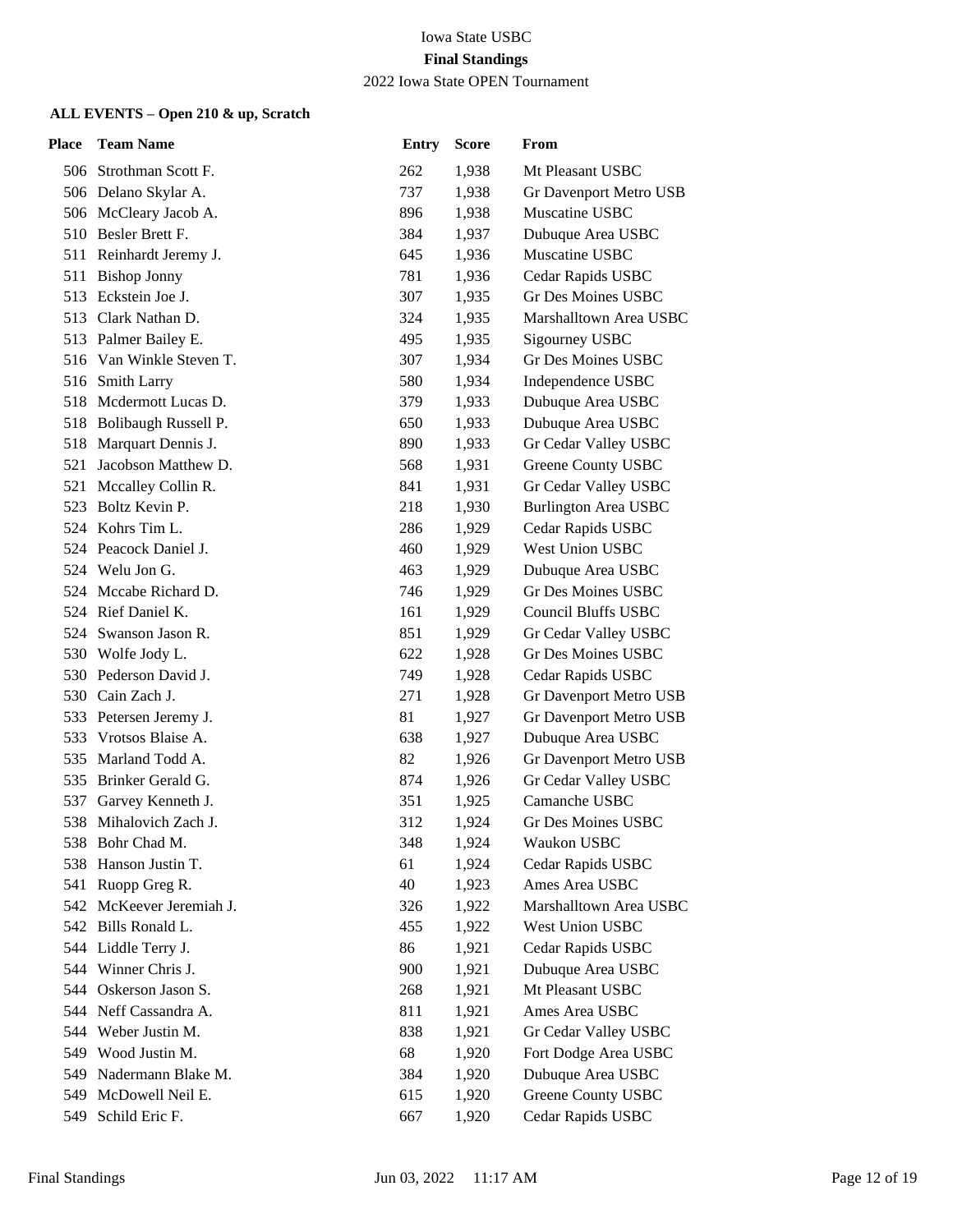2022 Iowa State OPEN Tournament

| Place | <b>Team Name</b>        | <b>Entry</b> | Score | From                       |
|-------|-------------------------|--------------|-------|----------------------------|
|       | 549 Williams Logan S.   | 270          | 1,920 | Gr Davenport Metro USB     |
|       | 554 Puffett Jen L.      | 623          | 1,919 | Carroll Area USBC          |
| 555   | Schulze Nick D.         | 152          | 1,918 | Cedar Rapids USBC          |
|       | 555 Arrington Adrian    | 733          | 1,918 | Cedar Rapids USBC          |
|       | 555 Klauer Greg A.      | 726          | 1,918 | Dubuque Area USBC          |
| 555   | Stark Kendall R.        | 784          | 1,918 | Iowa City USBC             |
| 559   | Quinlan Tom W.          | 330          | 1,917 | Maquoketa USBC             |
|       | 559 Powers Darren M.    | 425          | 1,917 | Osage USBC                 |
|       | 559 Bloomquist Darin J. | 744          | 1,917 | Cedar Rapids USBC          |
| 562   | Shaw Michael F.         | 119          | 1,916 | Iowa City USBC             |
|       | 562 Pelham Mike T.      | 354          | 1,916 | Camanche USBC              |
|       | 562 Siedelmann Terry D. | 532          | 1,916 | Manning USBC               |
|       | 562 Payne Chris         | 897          | 1,916 | Dubuque Area USBC          |
|       | 566 Stephens Jody J.    | 704          | 1,915 | <b>Gr Des Moines USBC</b>  |
| 567   | Bishop Beaver S.        | 554          | 1,914 | Muscatine USBC             |
|       | 567 Erickson Matthew J. | 768          | 1,914 | Cedar Rapids USBC          |
|       | 569 Wolter Tim R.       | 722          | 1,913 | Fort Dodge Area USBC       |
| 570   | Sheffield Stefan L.     | 277          | 1,912 | Cedar Rapids USBC          |
| 570   | Hagge Tommy C.          | 608          | 1,912 | Gr Davenport Metro USB     |
| 572   | Wulff Dylan T.          | 304          | 1,911 | Muscatine USBC             |
| 572   | Zaugg Rick E.           | 411          | 1,911 | Cedar Rapids USBC          |
|       | 572 Rook Russell S.     | 772          | 1,911 | Monticello USBC            |
| 575   | Tisl Mark F.            | 44           | 1,909 | <b>Stuart USBC</b>         |
| 575   | Mesecher Jonathan P.    | 435          | 1,909 | West Delaware USBC         |
| 575   | Ames Jacob J.           | 897          | 1,909 | Dubuque Area USBC          |
| 575   | <b>Brem Nick</b>        | 268          | 1,909 | Mt Pleasant USBC           |
|       | 575 Holden Jon M.       | 810          | 1,909 | Ames Area USBC             |
|       | 580 Van Wyk Mark A.     | 735          | 1,908 | Oskaloosa USBC             |
|       | 581 Wellmann Darrin R.  | 890          | 1,907 | Gr Cedar Valley USBC       |
|       | 581 Buelow Andy T.      | 853          | 1,907 | Gr Cedar Valley USBC       |
| 583   | Grieves Gary A.         | 325          | 1,906 | Marshalltown Area USBC     |
| 583   | Cook Cody L.            | 474          | 1,906 | <b>Council Bluffs USBC</b> |
| 583.  | Snow Jason J.           | 485          | 1,906 | Anamosa USBC               |
|       | 586 Pace David L.       | 896          | 1,905 | Muscatine USBC             |
| 587   | Derganz Sara            | 327          | 1,904 | Maquoketa USBC             |
| 587   | Swanson Aaron A.        | 668          | 1,904 | Cedar Rapids USBC          |
|       | 587 Homolar Dana J.     | 884          | 1,904 | Gr Cedar Valley USBC       |
| 590   | Arnold Aaron J.         | 151          | 1,902 | Cedar Rapids USBC          |
| 590   | Yeisley Kelly J.        | 280          | 1,902 | Cedar Rapids USBC          |
| 590   | Burkmire Bill R. Jr     | 703          | 1,902 | Gr Des Moines USBC         |
| 593   | McMorran Robert J.      | 119          | 1,901 | <b>Iowa City USBC</b>      |
| 593   | Wittenburg Jennifer L.  | 855          | 1,901 | Gr Cedar Valley USBC       |
| 595   | Theilen Kevin D.        | 10           | 1,900 | Anamosa USBC               |
| 595   | Travis Jacob R.         | 541          | 1,900 | Marshalltown Area USBC     |
| 597   | Benn Fred F.            | 249          | 1,899 | Dyersville USBC            |
| 597   | Bach Curtis J.          | 319          | 1,899 | Iowa City USBC             |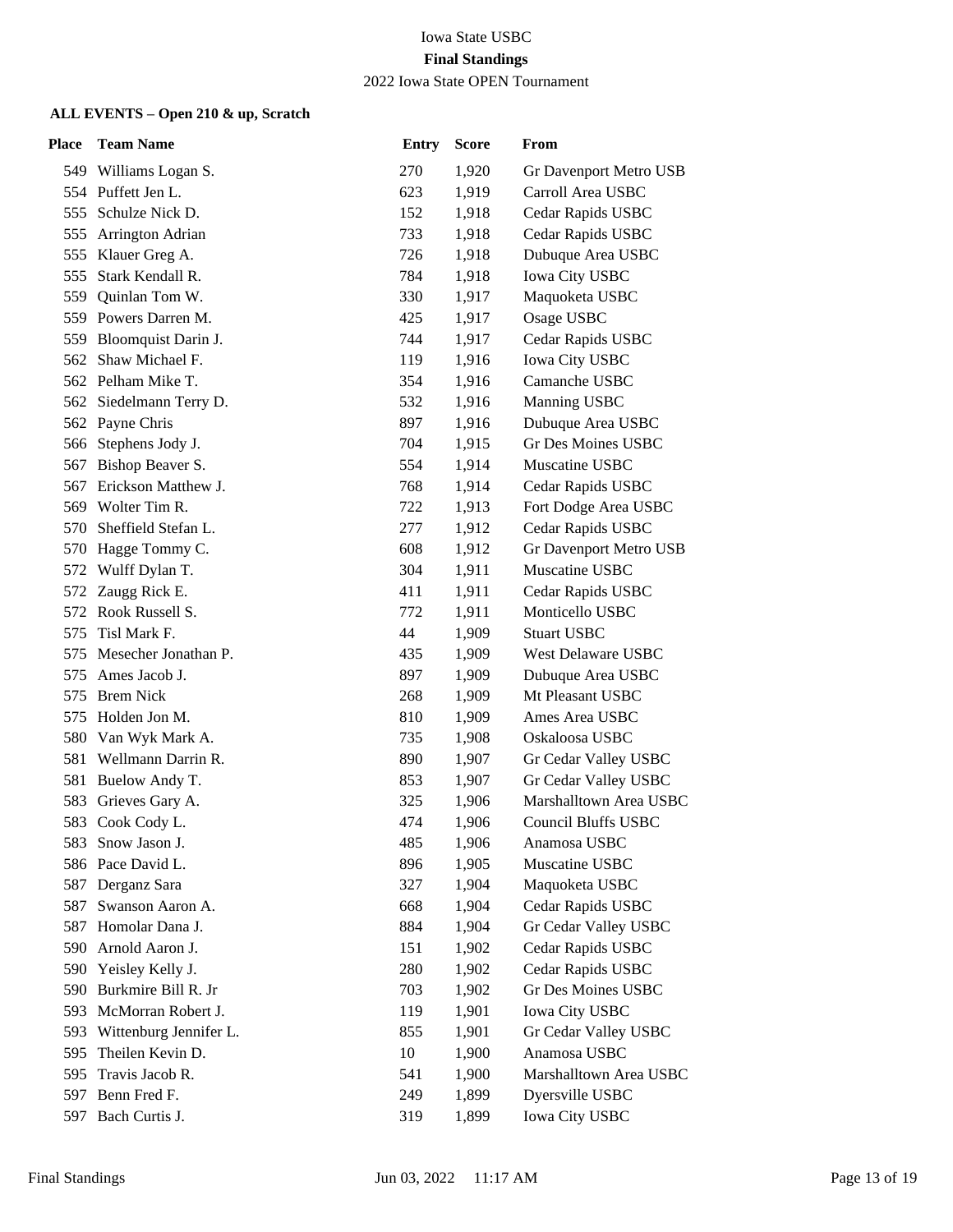#### 2022 Iowa State OPEN Tournament

| Place | <b>Team Name</b>         | <b>Entry</b> | <b>Score</b> | From                         |
|-------|--------------------------|--------------|--------------|------------------------------|
|       | 597 Swank Jeff B.        | 565          | 1,899        | Muscatine USBC               |
|       | 597 Sinnott James T.     | 701          | 1,899        | Cedar Rapids USBC            |
|       | 597 Rockwell Lance L.    | 811          | 1,899        | Ames Area USBC               |
|       | 602 Breitbach Shawn J.   | 462          | 1,898        | Dubuque Area USBC            |
|       | 602 Harris Tyler E.      | 563          | 1,898        | Muscatine USBC               |
|       | 604 Russell Dylan J.     | 475          | 1,897        | <b>Council Bluffs USBC</b>   |
|       | 604 Nelson David A.      | 565          | 1,897        | Muscatine USBC               |
|       | 606 Fisher Jason L.      | 198          | 1,896        | Marshalltown Area USBC       |
|       | 606 Kramer Russell J.    | 388          | 1,896        | Dubuque Area USBC            |
|       | 608 Edler Larry D.       | 889          | 1,895        | Gr Cedar Valley USBC         |
|       | 609 Bissen Ryan M.       | 357          | 1,894        | Stacyville USBC              |
|       | 610 Billman Dan L.       | 198          | 1,893        | Marshalltown Area USBC       |
|       | 610 Waugh Dalton         | 328          | 1,893        | Maquoketa USBC               |
|       | 610 Leach James D.       | 461          | 1,893        | Dubuque Area USBC            |
|       | 613 Roulson Brian A.     | 455          | 1,891        | <b>West Union USBC</b>       |
|       | 613 Zimmerli Jeff L.     | 163          | 1,891        | <b>Council Bluffs USBC</b>   |
|       | 613 Murtha Mike J.       | 794          | 1,891        | Ames Area USBC               |
|       | 616 Kock Mike C.         | 136          | 1,889        | Ames Area USBC               |
|       | 616 Johnson Jeffrey A.   | 841          | 1,889        | Gr Cedar Valley USBC         |
|       | 616 Cox Brian C.         | 843          | 1,889        | Gr Cedar Valley USBC         |
|       | 619 Weir Matthew R.      | 17           | 1,888        | Charles City USBC            |
|       | 620 Buck Ben J.          | 755          | 1,887        | Gr Mason City USBC           |
|       | 621 Lawthers Dean E.     | 323          | 1,886        | Marshalltown Area USBC       |
|       | 621 Myers Nick E.        | 766          | 1,886        | Ames Area USBC               |
|       | 623 Poli Jason W.        | 209          | 1,885        | Gr Des Moines USBC           |
| 623   | Ross Kaleb L.            | 294          | 1,885        | Charles City USBC            |
|       | 625 Fisher David L. Jr   | 25           | 1,884        | <b>Council Bluffs USBC</b>   |
|       | 625 Steffen David J.     | 601          | 1,884        | New Hampton USBC             |
|       | 625 Honts Tanner J.      | 643          | 1,884        | Muscatine USBC               |
|       | 625 Lamb Justin D.       | 666          | 1,884        | Gr Des Moines USBC           |
| 625   | Clarkson Travis E.       | 685          | 1,884        | Gr Des Moines USBC           |
|       | 630 Walding Lance E.     | 190          | 1,883        | Fort Dodge Area USBC         |
|       | 630 Schultz Cory J.      | 650          | 1,883        | Dubuque Area USBC            |
| 630   | Novak Russ A.            | 901          | 1,883        | Cedar Rapids USBC            |
| 633   | Klostermann Sean M.      | 246          | 1,881        | Dyersville USBC              |
|       | 634 Sterbenz Paul A.     | 352          | 1,880        | Camanche USBC                |
|       | 634 Brooks Brandon M.    | 491          | 1,880        | Sigourney USBC               |
|       | 636 Roseman Robert R. Jr | 717          | 1,879        | Gr Davenport Metro USB       |
| 636   | Kimberley Dillon         | 662          | 1,879        | Gr Des Moines USBC           |
| 636   | Schwarz Tom E.           | 818          | 1,879        | Camanche USBC                |
| 639   | Nickel Jacob A.          | 697          | 1,878        | Keokuk USBC                  |
| 639   | Castle Austin K.         | 895          | 1,878        | Muscatine USBC               |
| 641   | Rewinkel Matthew A.      | 618          | 1,877        | <b>Iowa Great Lakes USBC</b> |
| 641   | Smith Don J.             | 880          | 1,877        | Monticello USBC              |
| 643   | Rodriguez Marco A.       | 195          | 1,876        | Cedar Rapids USBC            |
| 643   | Riesberg Andrew P.       | 688          | 1,876        | <b>Grundy Center USBC</b>    |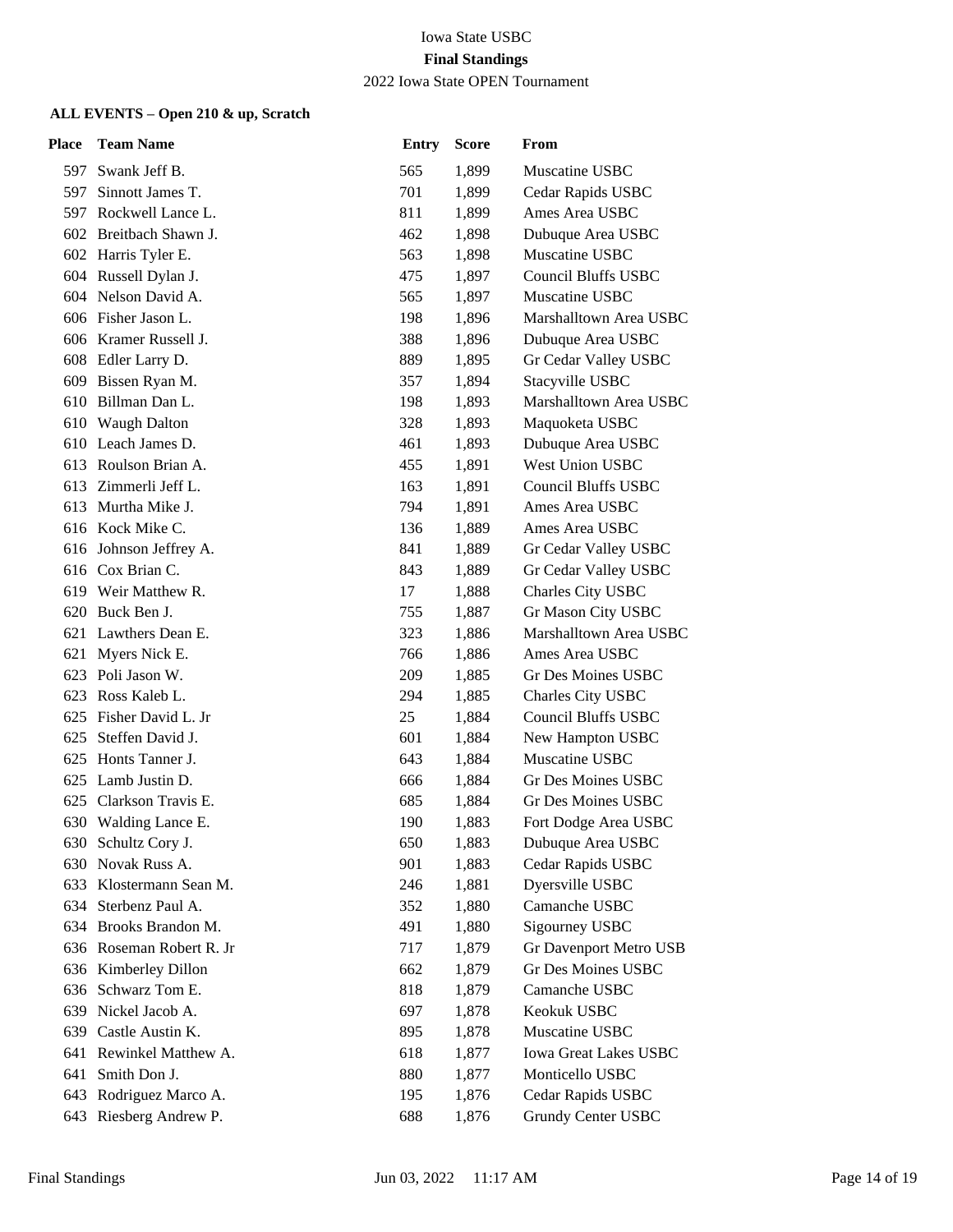#### 2022 Iowa State OPEN Tournament

| Place | <b>Team Name</b>         | <b>Entry</b> | <b>Score</b> | From                      |
|-------|--------------------------|--------------|--------------|---------------------------|
|       | 645 Schmitt Adam G.      | 481          | 1,875        | Gr Siouxland USBC         |
|       | 646 Miller Derek L.      | 454          | 1,874        | West Union USBC           |
|       | 647 Logsdon Alex J.      | 84           | 1,873        | Cedar Rapids USBC         |
| 647   | Williams Chris M.        | 257          | 1,873        | Mt Pleasant USBC          |
|       | 647 Reves Todd M.        | 277          | 1,873        | Cedar Rapids USBC         |
| 647   | Opperman Kyle G.         | 324          | 1,873        | Marshalltown Area USBC    |
| 647   | Swenson Kyle             | 135          | 1,873        | Ames Area USBC            |
|       | 652 Thumma Corey A.      | 834          | 1,871        | Muscatine USBC            |
|       | 653 Trees Justin M.      | 173          | 1,870        | Gr Mason City USBC        |
| 653   | Dougan Ryan E.           | 321          | 1,870        | Marshalltown Area USBC    |
| 655   | Hein Darin N.            | 421          | 1,869        | <b>Iowa City USBC</b>     |
|       | 655 Bengston Karl        | 864          | 1,869        | Gr Cedar Valley USBC      |
| 657   | Reppert Robert           | 353          | 1,868        | Camanche USBC             |
| 657   | Burke Daniel J.          | 376          | 1,868        | Gr Mason City USBC        |
| 657   | Donner Chaise L. P       | 412          | 1,868        | Cedar Rapids USBC         |
| 660   | Thomas Josh M.           | 382          | 1,867        | Dubuque Area USBC         |
| 660   | Pierce Brandon J.        | 419          | 1,867        | Cedar Rapids USBC         |
| 660   | Cook Jake R.             | 495          | 1,867        | Sigourney USBC            |
| 660   | Sander Trey A.           | 643          | 1,867        | Muscatine USBC            |
| 660   | Boyle Travis K.          | 884          | 1,867        | Gr Cedar Valley USBC      |
| 665   | Bingaman Brian T.        | 621          | 1,865        | Ames Area USBC            |
| 666   | Verplaetse Jason R.      | 32           | 1,864        | Gr Des Moines USBC        |
| 667   | Mord Brandon D.          | 279          | 1,863        | Cedar Rapids USBC         |
| 667   | Adam Eric D.             | 722          | 1,863        | Fort Dodge Area USBC      |
|       | 667 Bartlett Gabe W.     | 838          | 1,863        | Gr Cedar Valley USBC      |
| 670   | Ashley Jason R.          | 317          | 1,862        | <b>Gr Des Moines USBC</b> |
| 671   | Ames Mike R.             | 528          | 1,861        | Gr Mason City USBC        |
| 671   | Trotter Brandon C.       | 635          | 1,861        | <b>Gr Des Moines USBC</b> |
| 673   | Ball Tyler P.            | 503          | 1,860        | Gr Mason City USBC        |
| 674   | <b>Booth Devyn</b>       | 818          | 1,859        | Camanche USBC             |
|       | 674 Bruce Jerry R.       | 822          | 1,859        | Cedar Rapids USBC         |
|       | 676 Lineberry Marc L.    | 350          | 1,857        | Camanche USBC             |
|       | 676 Huekels Bradley K.   | 726          | 1,857        | Dubuque Area USBC         |
| 676   | Greenfield Travis R.     | 757          | 1,857        | Eldora USBC               |
| 679   | Blessing Light Trevor E. | 187          | 1,856        | Gr Des Moines USBC        |
|       | 679 Wilson Gregory E.    | 886          | 1,856        | Gr Cedar Valley USBC      |
| 681   | Drewis Brian J.          | 399          | 1,855        | Tripoli USBC              |
| 681   | Kraft Jacob C.           | 761          | 1,855        | Fort Dodge Area USBC      |
| 681   | Menster Cody C.          | 898          | 1,855        | Monticello USBC           |
| 681   | Whitehead Tommy D.       | 818          | 1,855        | Camanche USBC             |
| 685   | Deering Jace T.          | 355          | 1,853        | Camanche USBC             |
| 686   | Tilson Michael J.        | 61           | 1,852        | Cedar Rapids USBC         |
| 686   | Stern Scott M.           | 498          | 1,852        | Gr Des Moines USBC        |
| 688   | <b>Kroeger Barrett</b>   | 10           | 1,851        | Anamosa USBC              |
| 689   | Wolter Chris L.          | 722          | 1,850        | Fort Dodge Area USBC      |
| 689   | Cole Nick W.             | 873          | 1,850        | Gr Cedar Valley USBC      |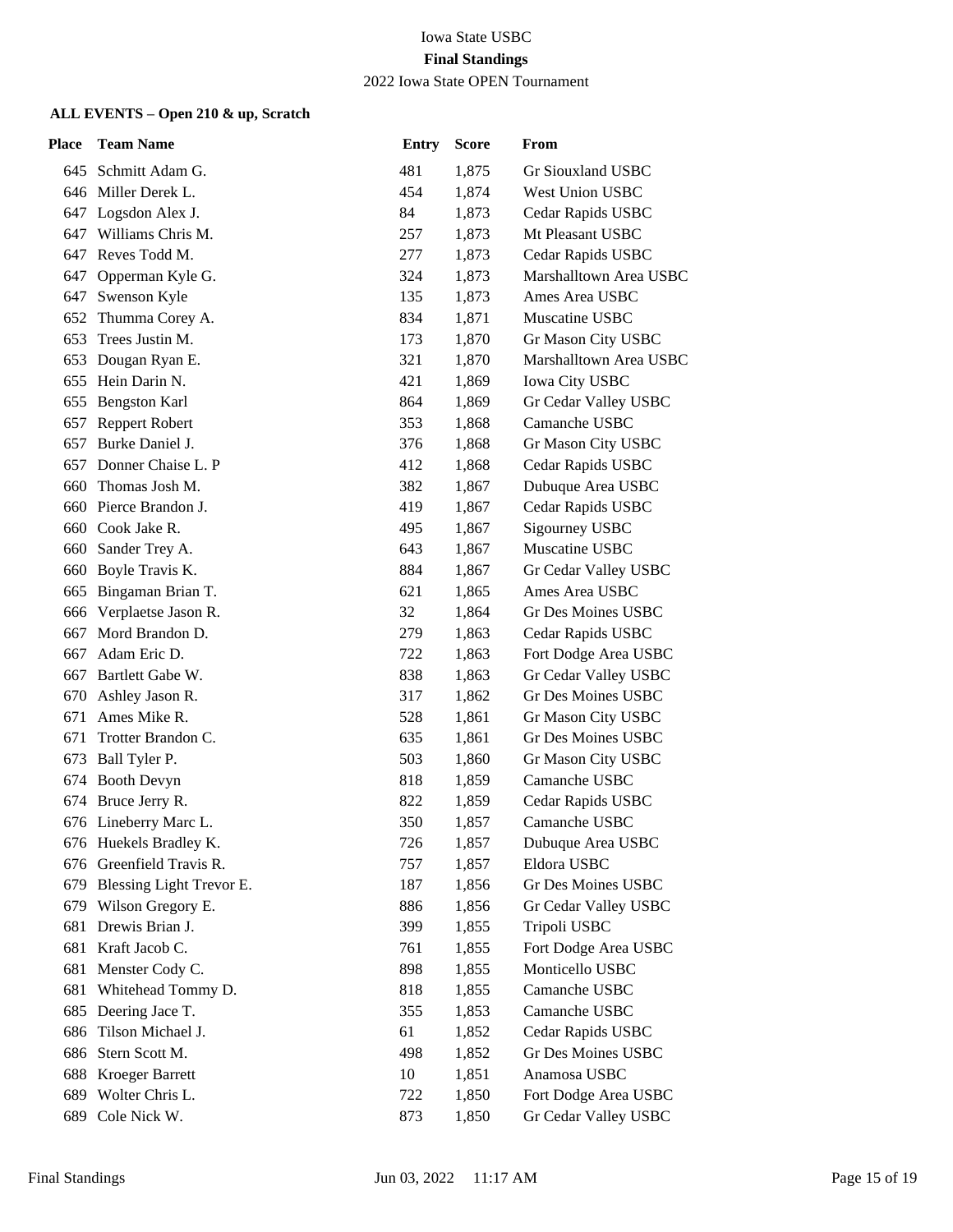2022 Iowa State OPEN Tournament

| Place | <b>Team Name</b>              | <b>Entry</b> | <b>Score</b> | From                        |
|-------|-------------------------------|--------------|--------------|-----------------------------|
|       | 691 Meyer Chad L.             | 466          | 1,849        | Dubuque Area USBC           |
| 691   | Stein Douglas R.              | 733          | 1,849        | Cedar Rapids USBC           |
| 693.  | Halverson Stan R.             | 856          | 1,848        | Gr Cedar Valley USBC        |
|       | 694 Harford Dennis E.         | 125          | 1,847        | Gr Davenport Metro USB      |
|       | 694 Nolte Andrew M.           | 861          | 1,847        | Gr Cedar Valley USBC        |
|       | 696 Cheville Steven E.        | 133          | 1,846        | Gr Mason City USBC          |
|       | 696 Mumm Allen                | 239          | 1,846        | Gr Davenport Metro USB      |
|       | 696 Rosendahl Doug D.         | 528          | 1,846        | Gr Mason City USBC          |
|       | 696 Ries Joseph B.            | 640          | 1,846        | <b>Bellevue USBC</b>        |
|       | 700 Zaugg Cameron R.          | 411          | 1,845        | Cedar Rapids USBC           |
|       | 701 Boltz Logan P.            | 219          | 1,844        | <b>Burlington Area USBC</b> |
|       | 702 Huston Rory L.            | 81           | 1,843        | Gr Davenport Metro USB      |
|       | 702 Arnold Damien C.          | 806          | 1,843        | Cedar Rapids USBC           |
| 702   | Teague Anthony C.             | 609          | 1,843        | Gr Davenport Metro USB      |
| 705   | Christianson Jeff A.          | 624          | 1,842        | Carroll Area USBC           |
|       | 706 Voda Brian A.             | 351          | 1,841        | Camanche USBC               |
|       | 706 Gantenbein Andrew T.      | 651          | 1,841        | Dubuque Area USBC           |
|       | 706 Harken Raymond D.         | 699          | 1,841        | Cedar Rapids USBC           |
|       | 706 Ruddy W. Ken              | 843          | 1,841        | Gr Cedar Valley USBC        |
| 710   | Mohr Christopher A.           | 627          | 1,839        | Gr Davenport Metro USB      |
|       | 711 Kass David                | 5            | 1,837        | Cedar Rapids USBC           |
| 712   | Ammeter Mike J.               | 10           | 1,834        | Anamosa USBC                |
|       | 713 Farley Charles            | 319          | 1,833        | <b>Iowa City USBC</b>       |
| 714   | Spaulding Harry E. II         | 83           | 1,832        | Gr Davenport Metro USB      |
|       | 714 Mc Quiston Trent G.       | 286          | 1,832        | Cedar Rapids USBC           |
|       | 714 Williams Theo S.          | 879          | 1,832        | Gr Cedar Valley USBC        |
|       | 717 Foxen Andy                | 249          | 1,831        | Dyersville USBC             |
| 717   | <b>Brink Darrold</b>          | 341          | 1,831        | Waukon USBC                 |
|       | 717 Klimowski Elliot C.       | 888          | 1,831        | Gr Cedar Valley USBC        |
|       | 720 Lanser Jerry D.           | 652          | 1,830        | Dubuque Area USBC           |
|       | 721 Larson Kevin M.           | 159          | 1,829        | <b>Council Bluffs USBC</b>  |
|       | 722 Cook Ryan                 | 695          | 1,828        | Keokuk USBC                 |
|       | 722 Roseman Dustin "Dusty" R. | 717          | 1,828        | Gr Davenport Metro USB      |
| 724   | Moore Brian D.                | 635          | 1,827        | <b>Gr Des Moines USBC</b>   |
| 724 - | Nickel Jerrad                 | 697          | 1,827        | Keokuk USBC                 |
| 724   | Tarr Jason W.                 | 808          | 1,827        | Oskaloosa USBC              |
| 727   | Friedlein Rod R.              | 650          | 1,826        | Dubuque Area USBC           |
| 728   | Larson Matthew D.             | 196          | 1,825        | Cedar Rapids USBC           |
| 729   | Dohlman Darrin D.             | 412          | 1,824        | Cedar Rapids USBC           |
|       | 730 Gates Josh A.             | 883          | 1,823        | Gr Cedar Valley USBC        |
| 730   | <b>Hiatt Max</b>              | 411          | 1,823        | Cedar Rapids USBC           |
| 732   | Brink Tasha R.                | 340          | 1,822        | Waukon USBC                 |
| 732   | Shoppa Thomas F.              | 562          | 1,822        | Muscatine USBC              |
| 734   | Graham Curt J.                | 451          | 1,821        | <b>Iowa City USBC</b>       |
| 734   | Jacobs Greg J.                | 700          | 1,821        | Cedar Rapids USBC           |
|       | 734 Andresen Clint D.         | 818          | 1,821        | Camanche USBC               |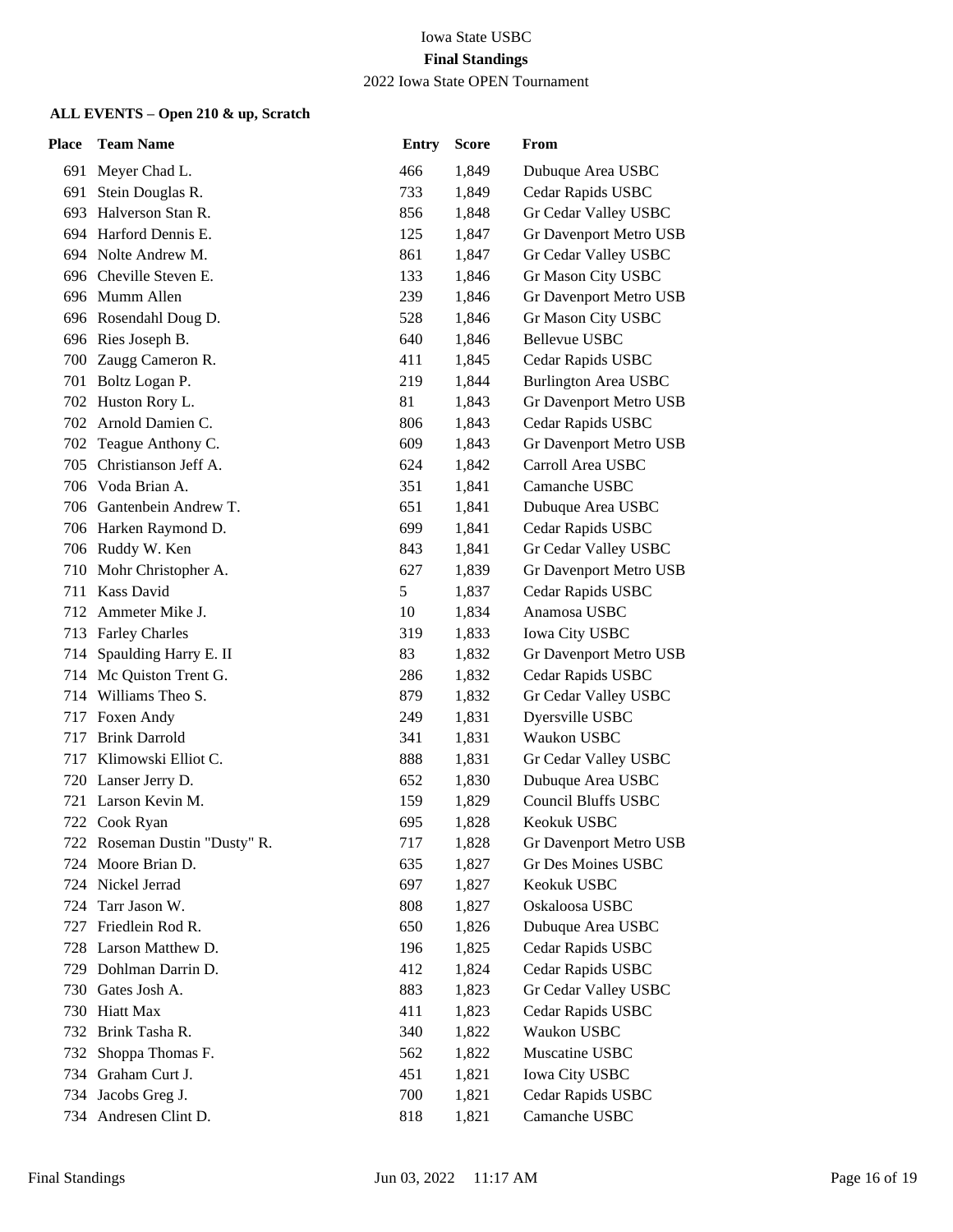2022 Iowa State OPEN Tournament

| Place | <b>Team Name</b>           | <b>Entry</b> | <b>Score</b> | From                       |
|-------|----------------------------|--------------|--------------|----------------------------|
|       | 737 Harken Aaron E.        | 699          | 1,819        | Cedar Rapids USBC          |
|       | 738 Norton Adam B.         | 163          | 1,817        | <b>Council Bluffs USBC</b> |
| 738   | Sauter Tim D.              | 196          | 1,817        | Cedar Rapids USBC          |
|       | 738 Hume Brian S.          | 701          | 1,817        | Cedar Rapids USBC          |
| 741   | Shontz Steven L.           | 434          | 1,815        | West Delaware USBC         |
| 741   | Bright Maxwell M.          | 894          | 1,815        | Muscatine USBC             |
|       | 743 Logan William          | 434          | 1,814        | West Delaware USBC         |
|       | 743 Heisterkamp Eric J.    | 624          | 1,814        | Carroll Area USBC          |
|       | 745 Hunt Bradley B.        | 598          | 1,813        | <b>Bellevue USBC</b>       |
| 746   | Thomsen Kenneth R.         | 321          | 1,812        | Marshalltown Area USBC     |
| 747   | Snitker Bill               | 456          | 1,811        | West Union USBC            |
|       | 747 McCalley Bob           | 841          | 1,811        | Gr Cedar Valley USBC       |
|       | 749 Nicholson James M.     | 164          | 1,810        | <b>Council Bluffs USBC</b> |
|       | 750 Wagoner Bradley D.     | 303          | 1,809        | Muscatine USBC             |
|       | 751 Woodford Daniel J.     | 615          | 1,808        | Greene County USBC         |
|       | 752 Larson Robert "Rob" D. | 627          | 1,807        | Gr Davenport Metro USB     |
|       | 753 Schroeder Nathan R.    | 355          | 1,806        | Camanche USBC              |
|       | 753 Rosekrans Scott B.     | 409          | 1,806        | Cedar Rapids USBC          |
| 755   | Thomsen Zachary J.         | 322          | 1,805        | Marshalltown Area USBC     |
|       | 756 Byers Jamie A. Jr      | 765          | 1,804        | <b>Gr Des Moines USBC</b>  |
|       | 757 Wood Larry G.          | 68           | 1,802        | Fort Dodge Area USBC       |
| 758.  | Akers David E.             | 541          | 1,800        | Marshalltown Area USBC     |
|       | 759 Petersen Rick A.       | 351          | 1,799        | Camanche USBC              |
|       | 759 Jacobs Arthur J.       | 889          | 1,799        | Gr Cedar Valley USBC       |
|       | 761 Grego Mark J.          | 199          | 1,798        | Marshalltown Area USBC     |
| 761   | Kooi Koby A.               | 353          | 1,798        | Camanche USBC              |
| 761   | Reinhardt Adam D.          | 645          | 1,798        | Muscatine USBC             |
| 764   | Schueller Jeff             | 726          | 1,797        | Dubuque Area USBC          |
|       | 764 Guge Kirby M.          | 822          | 1,797        | Cedar Rapids USBC          |
| 766   | Simmons Kent D.            | 640          | 1,796        | <b>Bellevue USBC</b>       |
| 767   | Specht James L.            | 638          | 1,794        | Dubuque Area USBC          |
| 768   | Tippett April L.           | 850          | 1,793        | Gr Cedar Valley USBC       |
|       | 768 Price Brian J.         | 853          | 1,793        | Gr Cedar Valley USBC       |
| 770   | Dau Austin S.              | 718          | 1,792        | Camanche USBC              |
| 771   | Kirk Rodney D. Jr          | 556          | 1,791        | Muscatine USBC             |
| 771   | Mellott Jeffrey S.         | 664          | 1,791        | Gr Des Moines USBC         |
| 773   | Turner Brandon M.          | 313          | 1,789        | Gr Des Moines USBC         |
| 774   | Kacena Thomas M.           | 806          | 1,788        | Cedar Rapids USBC          |
| 774   | Olnes Jason E. Jr.         | 848          | 1,788        | Gr Cedar Valley USBC       |
| 776   | Beaham Garrett A.          | 563          | 1,786        | Muscatine USBC             |
| 777   | Hill Jeremy A.             | 700          | 1,785        | Cedar Rapids USBC          |
| 777   | Chapman Brian W.           | 834          | 1,785        | Muscatine USBC             |
| 779   | Ballard Pete M.            | 205          | 1,784        | <b>Gr Des Moines USBC</b>  |
| 780   | Babcock Jordon E.          | 901          | 1,779        | Cedar Rapids USBC          |
| 781   | Bakeoven Maurice J.        | 196          | 1,778        | Cedar Rapids USBC          |
| 782   | Brown Lonie V.             | 469          | 1,777        | Dubuque Area USBC          |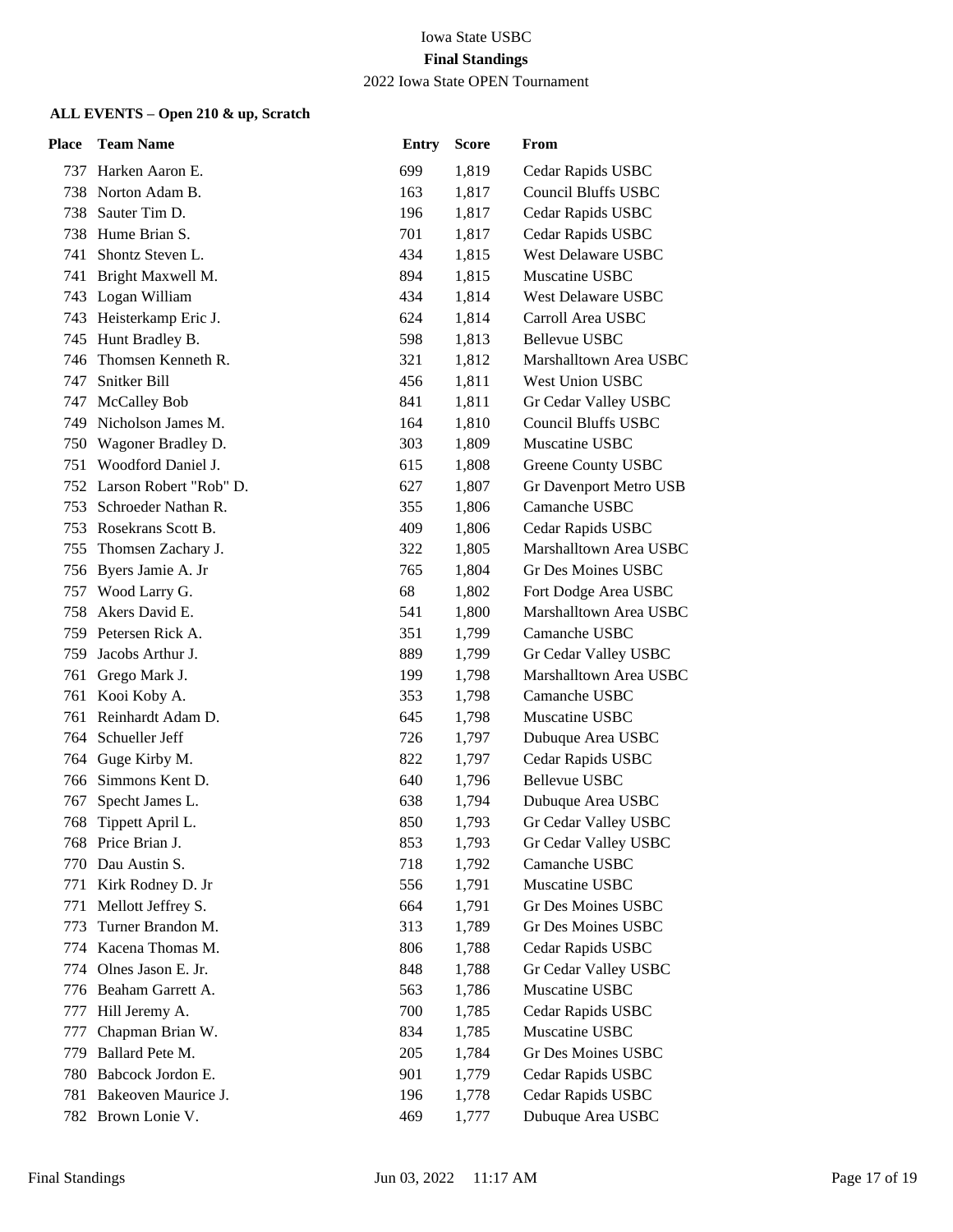#### 2022 Iowa State OPEN Tournament

| Place | <b>Team Name</b>          | <b>Entry</b> | <b>Score</b> | From                        |
|-------|---------------------------|--------------|--------------|-----------------------------|
|       | 782 Kelly Mark L.         | 597          | 1,777        | <b>Bellevue USBC</b>        |
|       | 784 Gibson Bryan E.       | 616          | 1,776        | <b>Greene County USBC</b>   |
| 785   | Kelly Brendan J.          | 238          | 1,773        | Camanche USBC               |
| 786   | Cole Tim A.               | 64           | 1,771        | Dubuque Area USBC           |
|       | 786 Lohmann Eric E.       | 407          | 1,771        | Tripoli USBC                |
| 788   | <b>Thompson Travis</b>    | 5            | 1,769        | Cedar Rapids USBC           |
| 789   | Kronlage Scott D.         | 380          | 1,767        | Dubuque Area USBC           |
|       | 790 Garien Tyler R.       | 336          | 1,766        | Maquoketa USBC              |
|       | 790 Ommen Scott M.        | 733          | 1,766        | Cedar Rapids USBC           |
|       | 792 Coulson Tim J.        | 146          | 1,765        | Cedar Rapids USBC           |
|       | 793 Davis Steven M.       | 451          | 1,764        | Iowa City USBC              |
|       | 794 Horner Joshua T.      | 163          | 1,762        | <b>Council Bluffs USBC</b>  |
|       | 795 Bright Jason K.       | 626          | 1,758        | Gr Davenport Metro USB      |
|       | 796 Scherff Corey D.      | 721          | 1,752        | Fort Dodge Area USBC        |
| 797.  | Ernzen Dameon C.          | 384          | 1,749        | Dubuque Area USBC           |
|       | 798 Klaren Matt M.        | 251          | 1,747        | Dyersville USBC             |
|       | 799 Boyland Marcus P.     | 860          | 1,745        | Gr Cedar Valley USBC        |
| 800   | Eichhorst Bill G.         | 320          | 1,743        | <b>Iowa City USBC</b>       |
| 801   | Crowley Jerry A.          | 196          | 1,738        | Cedar Rapids USBC           |
|       | 802 Pals Craig S.         | 846          | 1,735        | Gr Cedar Valley USBC        |
|       | 803 Nichols Jim W.        | 79           | 1,734        | <b>Burlington Area USBC</b> |
| 803   | Eckrich Joseph L.         | 444          | 1,734        | <b>Iowa City USBC</b>       |
|       | 803 Weber Daniel D.       | 640          | 1,734        | <b>Bellevue USBC</b>        |
| 803   | Snyder Vince J.           | 784          | 1,734        | <b>Iowa City USBC</b>       |
|       | 807 Cerka Benjamin A.     | 212          | 1,729        | Independence USBC           |
|       | 807 Lee Cassie            | 836          | 1,729        | <b>Gr Des Moines USBC</b>   |
| 809   | Brown Robert L. II        | 120          | 1,728        | <b>Iowa City USBC</b>       |
| 810   | Brink Keith A.            | 341          | 1,725        | Waukon USBC                 |
|       | 811 Roberson Larry D.     | 565          | 1,724        | Muscatine USBC              |
|       | 812 Delagardelle Blake W. | 852          | 1,723        | Gr Cedar Valley USBC        |
| 813   | MYER MORGAN L.            | 845          | 1,718        | Gr Cedar Valley USBC        |
|       | 814 Luebbers Brice L.     | 444          | 1,716        | <b>Iowa City USBC</b>       |
|       | 815 Austin Bob            | 444          | 1,715        | <b>Iowa City USBC</b>       |
| 816   | Theisen Dave C.           | 383          | 1,713        | Dubuque Area USBC           |
| 817   | Holmberg Thomas J.        | 813          | 1,701        | Ames Area USBC              |
|       | 818 Pfeiler Randy J.      | 65           | 1,699        | Dubuque Area USBC           |
|       | 818 Lasher Richard C.     | 204          | 1,699        | Gr Des Moines USBC          |
| 820   | Kelly Bryce M.            | 238          | 1,696        | Camanche USBC               |
| 821   | Droessler Scott O.        | 784          | 1,673        | Iowa City USBC              |
| 822   | McLaughlin Matthew R.     | 626          | 1,655        | Gr Davenport Metro USB      |
| 823   | Walters Dylan Z.          | 745          | 1,639        | Cedar Rapids USBC           |
| 824   | Arduser Kegan             | 898          | 1,629        | Monticello USBC             |
| 825   | Myers Robert M.           | 766          | 1,626        | Ames Area USBC              |
| 826   | Vanderah Grant M.         | 323          | 1,625        | Marshalltown Area USBC      |
| 827   | Norwood Bradley J.        | 825          | 1,623        | <b>Boone County USBC</b>    |
| 828   | Chesmore Keith L.         | 822          | 1,608        | Cedar Rapids USBC           |